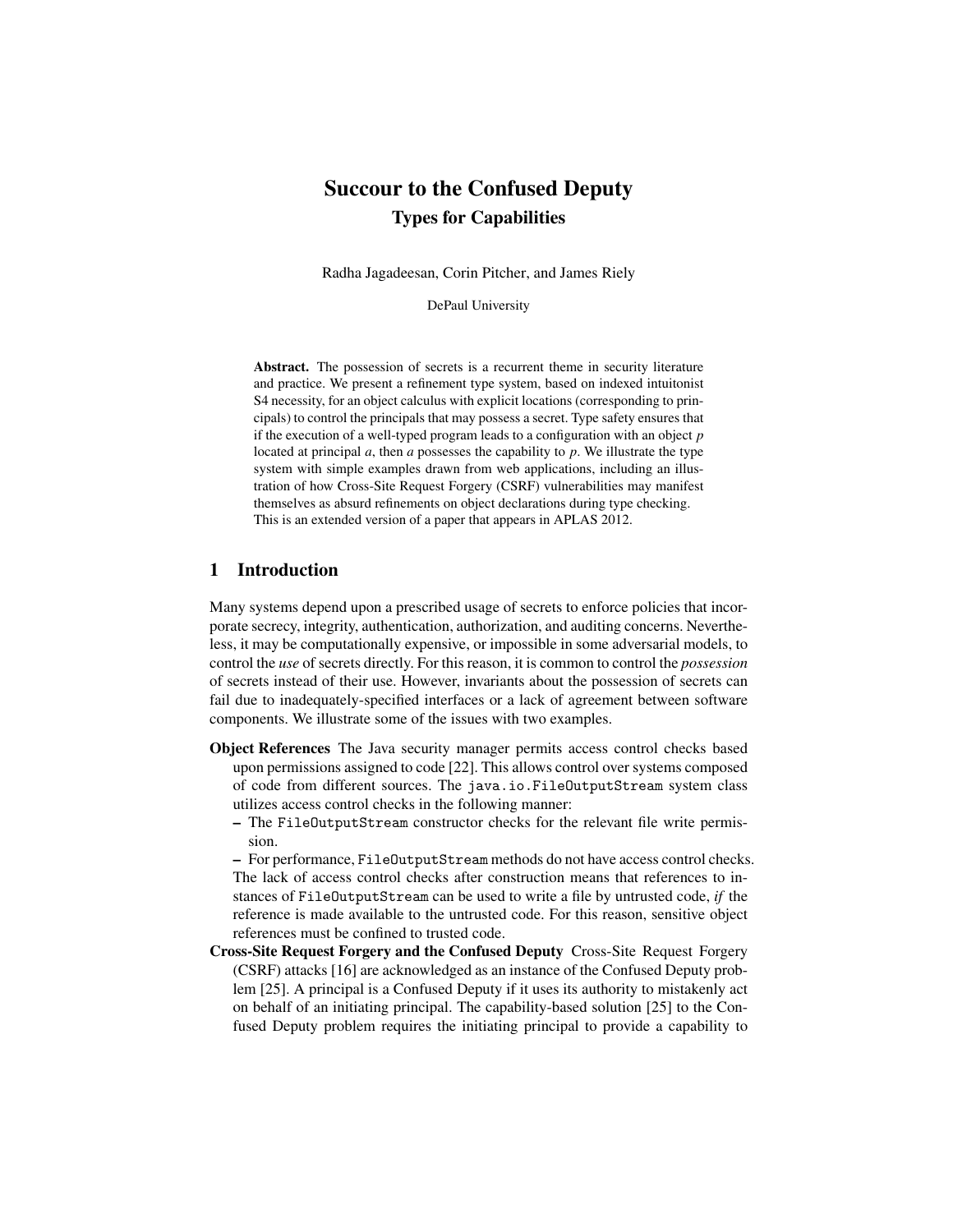the Deputy, which the Deputy requires to complete its actions. Since capabilities authorize access to a resource without further checks, their possession must be constrained programmatically. For example, one might ask:

- If the initiating principal hands a capability to the Deputy, to whom can the Deputy pass the capability?
- Is the Deputy permitted to add its own capabilities to any request from the initiating principal?

In the case of a web browser, acting as a Deputy for both user and JavaScript behavior on web pages, it is permitted to add cookies to outgoing HTTP requests based on the URLs determined from the web pages. Several browser extensions provide a more restrictive policy on forwarding cookies for cross-site requests to prevent misunderstandings in web applications vulnerable to CSRF attacks.

In this paper, we address control over the possession of secrets via the use of logical specifications embedded in the types of a distributed programming language. Static analysis is used to verify that programs comply with possession policies, yielding an upper bound on the principals that may possess a secret.

*Approach.* The main contribution of this paper is the application of a *refinement type system for a distributed object-oriented language*. The type system controls possession of object references, representing secrets, via specifications in a principal-indexed variant of intuitionist S4.

We specify possession of secrets using intuitionist S4 logic [9,32]. Instead of a single modality, we consider modalities indexed by principals. An indexed modality of the form  $\Box_a \Phi$  represents a predicate  $\Phi$  that is permissible for principal *a* [20,13]. We use a "may possess" predicate  $mp(s)$  representing possession of a secret s. Thus  $\Box_a$ mp(s) means that principal *a* is permitted to possess secret s.

It is key to our approach that indexed modalities allow different principals to have different possession policies. In particular,  $\Box_a$ mp(s) and  $\Box_b$ mp(s) are independent statements about whether the different principals *a* and *b* may possess s. The underlying logic then provides relationships between uses of modalities:

- Indexed modalities commute, i.e.,  $(\Box_a \Box_b \Phi) \Rightarrow (\Box_b \Box_a \Phi)$ . This permits a sequence of indexed modalities to be treated as a multiset.
- The counit  $(\Box_a \Phi) \Rightarrow \Phi$  allows a modality to be eliminated. The converse does not hold in general. Consequently, a right for principal *a* can be forgotten during logical deduction, but cannot be manufactured.
- From  $\Box_a(\Phi_1 \Rightarrow \Phi_2)$  and  $\Box_a \Phi_1$ , we can deduce  $\Box_a \Phi_2$ ; thus, the possessions of a principal are closed under deduction. From comultiplication,  $(\Box_a \Phi) \Rightarrow (\Box_a \Box_a \Phi)$ , we deduce that the deductions in the scope of a principal *a* includes the knowledge of *a*'s posessions.
- If *b* is less secure than *a* and  $\Box_b \Phi$  then we can deduce  $\Box_a \Phi$ ; so, by this principle of Principal naturality, more secure principals have access to more secrets.

These relationships yield an indexed intuitionist S4 necessity modality, representing layers of permission for principals, over the underlying logic. This distinction in the logic between permissions and who has those permissions, represented by principalindexed modalities, greatly reduces the need to quantify over principals during reasoning. For example, if a policy states that s2 may be possessed if s1 may be possessed,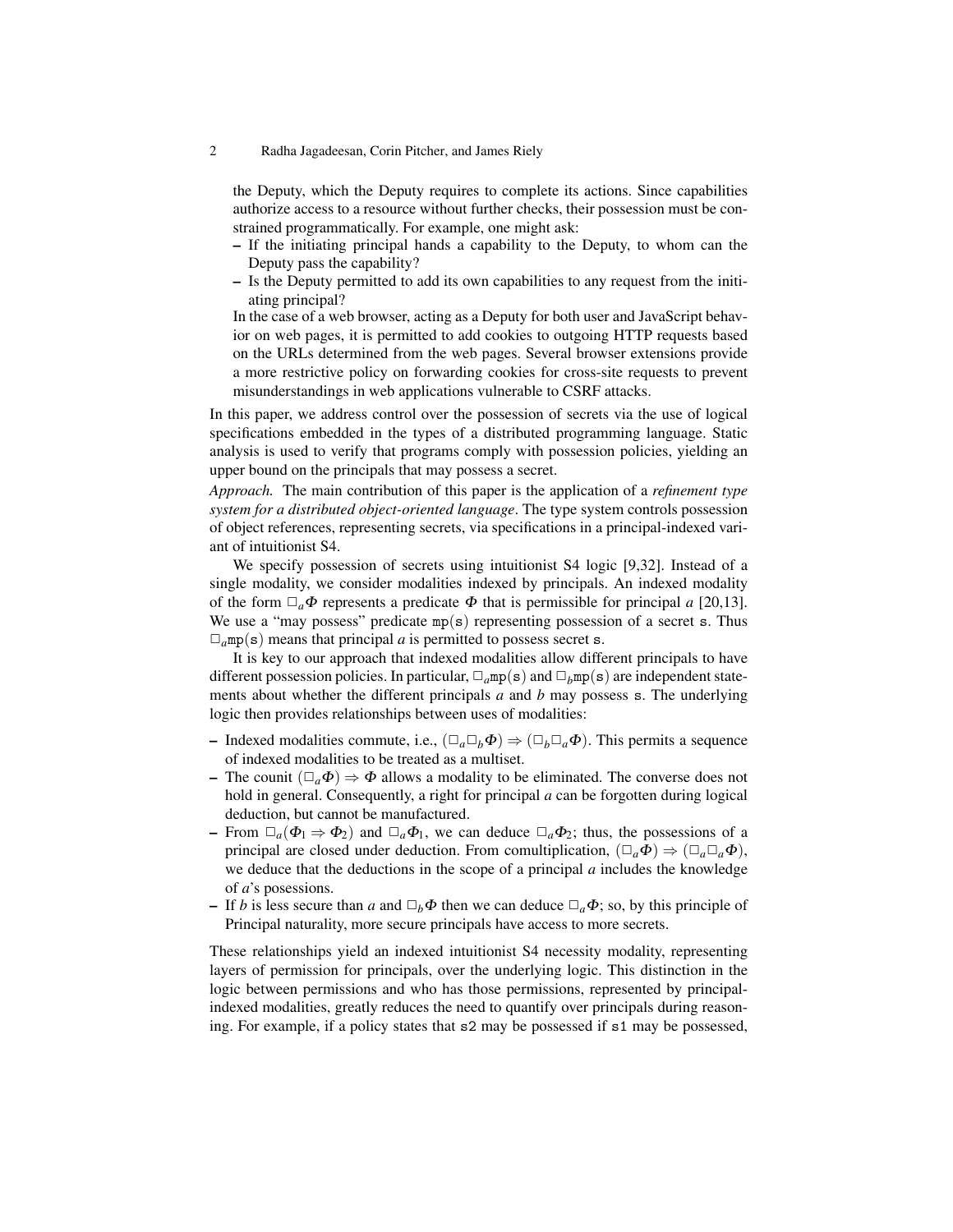written  $mp(s1) \Rightarrow mp(s2)$ , then the indexed intuitionist S4 necessity modality structure allows this implication to be lifted to any principal *a* as  $(\Box_a m p(\text{s1})) \Rightarrow (\Box_a m p(\text{s2})).$ 

Noninterference theorems [28] justify the use of indexed intuitionist S4 necessity modalities in this modeling. In that paper, we show that noninterference captures the idea that there is no information flow between differently indexed modalities. Let  $\alpha$  be a modality free formula. The intuitive idea behind non interference is that if  $\Box_a \alpha$  is derivable from some deductively closed set of hypothesis, then it is derivable from a subset of those hypothesis that are in the scope of the modality indexed by  $a$ , i.e. the formulas of the form  $\Box_a$ . In particular, noninterference implies the unprovability of the following formulas:

 $– \Box_qmp(s1) \Rightarrow \Box_bmp(s1)$  $-$  ( $\Box_a$ (mp(s1) ⇒ mp(s2)) ∧  $\Box_b$ mp(s1)) ⇒  $\Box_a$ mp(s2)

The unprovability of  $\Box_q$ mp(s1)  $\Rightarrow \Box_b$ mp(s1) shows that the logical reasoning does not transfer capabilities unrestrictedly between principals. The unprovability of the second formula  $(\Box_a$ (mp(s1)  $\Rightarrow$  mp(s2))  $\land \Box_b$ mp(s1))  $\Rightarrow \Box_a$ mp(s2) ensures that the acquisition of a new capability (s1) by another principal (*b*) does not create new capabilities for principal *a* by purely logical reasoning. Thus, non-interference facilitates distribution and decentralized enforcement of policies in the following sense. The reference monitor at a location uses logical reasoning to deduce whether a principal has sufficient capabilities to access the resource available at the location. Noninterference ensures that this reasoning is not dependent on other principals; so, the reference monitor at a location can function without knowledge of the principals at other locations.

We present three analyses to establish the utility of our approach:

- Sealed objects (Section 2) that demonstrate modeling of symmetric cryptography [2].
- An object encoding (Section 5) of Hardy's Confused Deputy [25].
- A web browser and server model to explore browser security policies and Cross-Site Request Forgery prevention solutions.

### *Related Work*

Capability-based systems. Capabilities have been used to realize security policies in a variety of systems, e.g., [26,34,5] to name but a few. Distributed object languages such as E [15] illustrate the "capabilities-as-object references" paradigm where both subjects and resources are represented uniformly as objects, and classical object-oriented mechanisms are used to structure the exchange and invocation of capabilities. This viewpoint underlies Caja, a safe subset of Javascript. Caja eschews direct references to DOM objects, instead providing references to wrappers that restrict the capabilities provided on DOM objects. [29] formalize a notion of capability-safety, show that the subset Cajita satisfies this property and derive that Cajita programs have inter-component isolation.

Type systems for secrecy, confinement, and access control. In object-oriented languages, ownership and confinement types (see [14] for a survey of ownership type system) aim to delimit the portions of the object reference graph that can have references to the objects under consideration. In this paper, we generalize from confinement types to multi-party secrecy types using refinement types built on intuitionist S4 to express dependencies.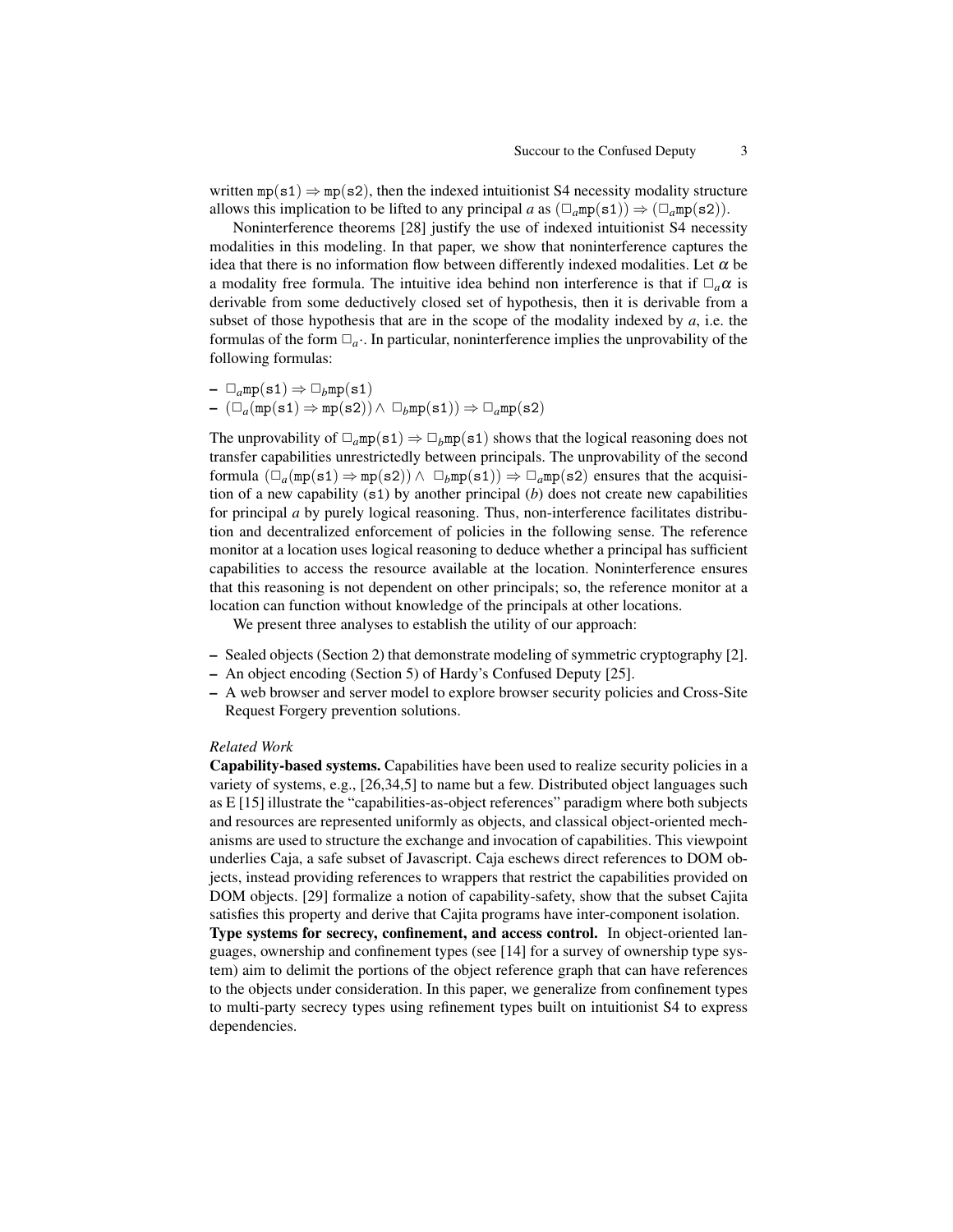Abadi [4] describes a type system for controlling secret keys in the spi calculus, using a binary division of code as either fully trusted or untrusted. This paper explores an idea stated there: "distinguish various principals within the system, and enable us to discuss which of these principals have a given piece of data".

Language-based approaches to access control have long been studied in the setting of process calculi, though these approaches are not based explicitly in logic; two early references are [31,27]. In [18], Fournet, Gordon and Maffeis validate authorization policies statically using a specification language with "expect" assertions in a Datalog-style language. The says family of principal-indexed modalities is used in logics for reasoning about authorization statements made by different principals [21,1].The says modality has a monadic structure, as exemplified by the unit law ( $\Phi \Rightarrow a$  says  $\Phi$ ). In our prior work [12] we develop a type system based on authorization logic to capture provenance in a distributed object calculus. [17] explores the impact of compromised principals on authorization policies in a distributed setting.

In this paper, we carry out a similar program, albeit in the logical setting of intutionist S4, by reusing the infrastructure of *refinement types* [19] developed in the literature: policies (and therefore types) may quantify over object references of a given class. Object references (and variables) appear in logical formulae in equality predicates and in the "may-possess" predicate mp(.) described previously. Our semantics and notion of safety are from [12] and derive, ultimately, from [23] and [24].

# 2 Sealed Objects

In this section, we introduce the computational model and logic, by way of an example. The details of the logic can be found in a companion paper [28]; here we summarize the properties of the logic required to understand the example.

Computation is based on threads that communicate via a shared heap. Threads are "located" at the principal for which the thread is running; similarly objects are "located" at the principal that created the object. We use the terms "principal" and "location" interchangeably. For an object  $p$ , the location is available to the programmer via the pseudo-field *p*.loc.

Neither threads nor objects can change location; however, object references can be communicated between threads using shared objects. A method invocation on an object leads to code execution at the location of the callee object. Thus, when the caller and callee objects are located at different locations, method invocation leads to a change of location context.

We conflate opponents, representing them all via  $\perp$ . Threads acting on behalf of opponents can only instantiate classes with trivial invariants, discussed below. Threads acting on behalf of non-opponents must obey a global policy. All threads must be well typed according to typical object-oriented programming rules, e.g., as in Java. Additionally, our type system controls communication of object references by non-opponent threads.

Principals are ordered by a partial order with least principal being the Opponent  $\perp$ . Principal naturality allows that whenever  $\Box_{\perp} \Phi$  is deducible, then so is  $\Box_a \Phi$ , for any *a*. In particular, this means that any of the Opponent capabilities are available to all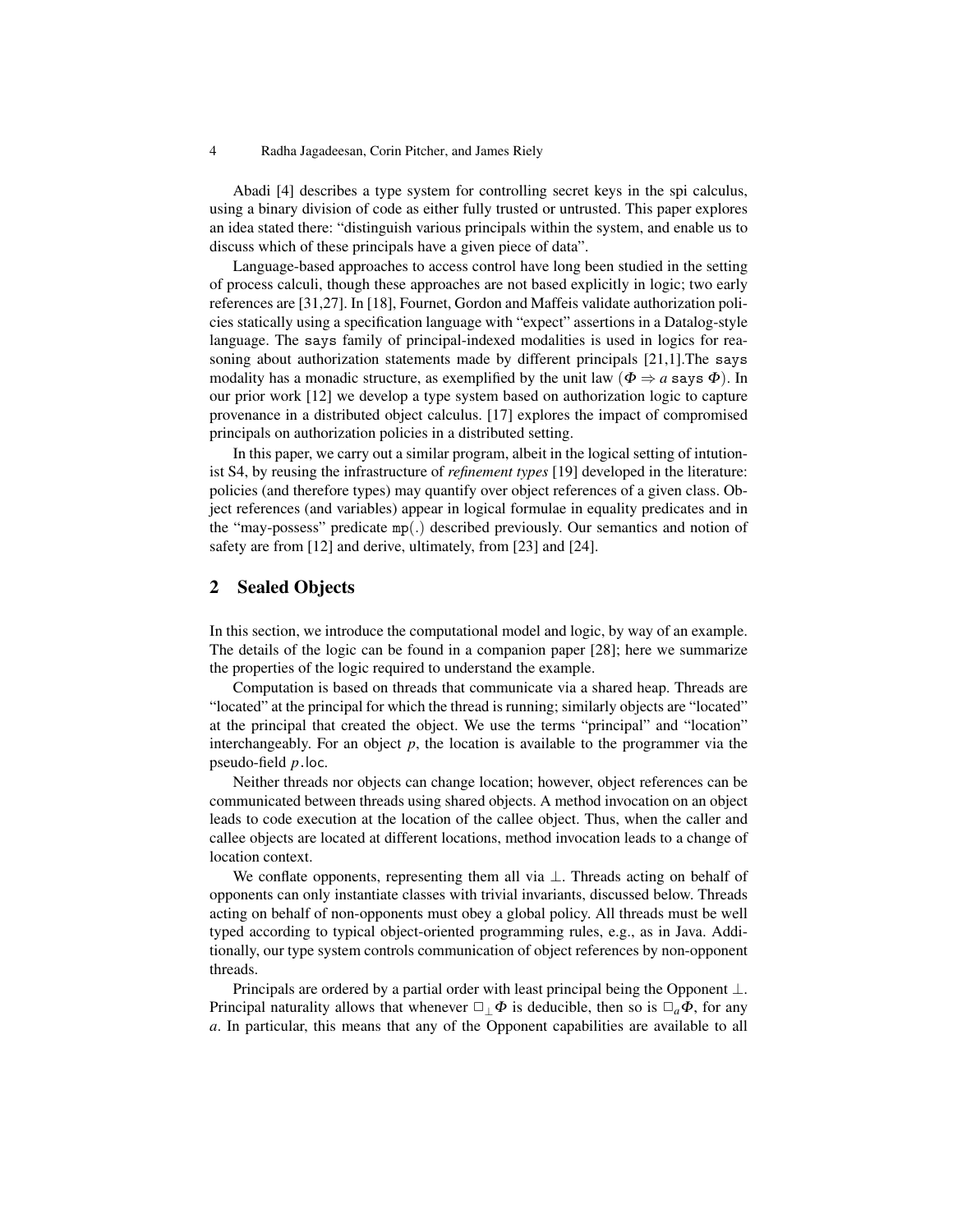principals. Thus, our type system does not impose any restrictions more than those of usual object oriented programming on Opponent programs.

A program is *safe* if every object reference that is available to a principal at runtime is permitted by the global specification of permitted capabilities. Our type system ensures that safe well-typed programs remain safe under evaluation in the face of arbitrary opponent processes.

Consider javax.crypto.SealedObject. It permits a serializable object to be encrypted with a secret key and a symmetric-key cipher. The constructor is responsible for serialization and encryption. The resulting SealedObject contains only ciphertext. The original object can be recovered by passing the same secret key to getObject. We model SealedObject as:

```
class SealedObject {
  private final SecretKey key;
 private final Object contents;
 public SealedObject (SecretKey key, Object contents) {
    this.key = key; this.contents = contents;
  }
 public Object getObject (Section key) {
    if (key == this.key) return this.contents;
    else return null;
  }
{}[\Box \Box \text{m}(this.\text{key}) \Rightarrow mp(this.\text{contents}))]
```
By controlling possession of the key, one controls access to the contents. This code uses private fields guarded by object equality rather than encryption. This is sufficient since the type system enforces that the caller of getObject must possess key.

Specifications in our system are divided between a *global policy* and a set of *class invariants*. Intuitively, the combinatation of these policies indicates upper bounds on the capabilities that can be possessed by a principal. Our safety theorem shows that at any stage in the evolution of a system, even in the presence of opponents, any principal only possesses references that are provided for in the policy.

The global policy describes the distribution of initial secrets, and also any potential relationships between classes. It is informative to consider the following extremal global policies. Suppose that all class invariants are trivial (i.e., tt).

- The extremely permissive global policy  $\forall \eta$ .  $\Box_{\bot}$ mp( $\eta$ ) does not forbid any transmission of objects. Thus, typing under this global policy is essentially the same as standard object-oriented typing.
- The extremely restrictive global policy tt in the case where there are only two principals — Opponent  $(\perp)$  and Secret  $(\top)$  — forbids all transmission of objects from  $\top$  to  $\bot$ . Thus, typing under this global policy is essentially the same as standard information flow.

The class invariant is intended to describe the private internals of a single class. The mutable state in our objects is only in the form of private instance variables. The class invariant is written at the end of each class, in square brackets. Because we are in a concurrent setting, we make the simplifying assumption that only final fields may be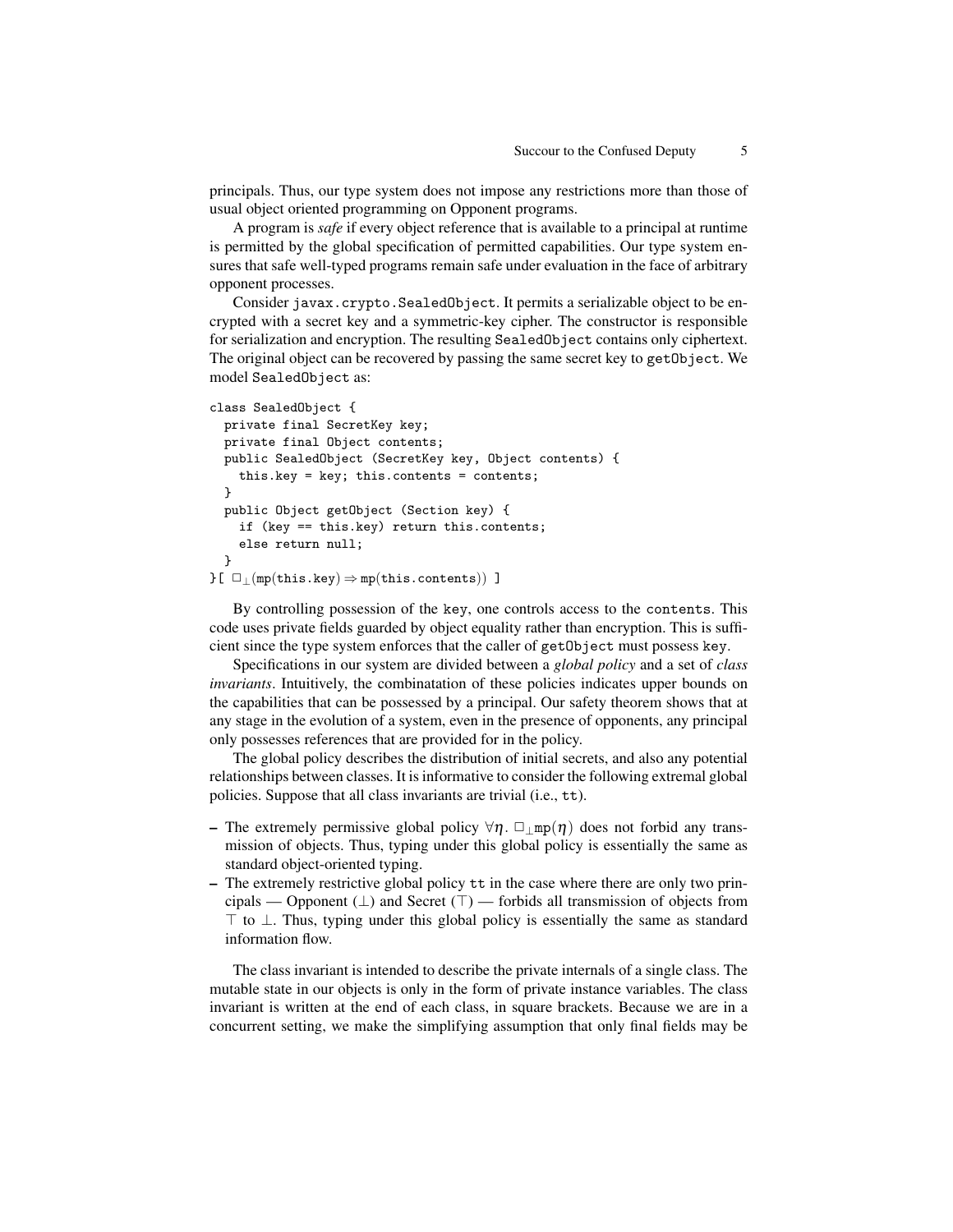mentioned in the class invariant and that constructors may do nothing but assign fields — we also disallow reassignment of method parameters and local variables. Thus, the class invariant holds for every object at the point its constructor terminates.

References to SealedObjects can be safely sent anywhere because they do not leak their contents arbitrarily. The fact that they are allowed anywhere is exemplified by the global policy ( $\forall$ o:SealedObject.  $\Box_+$ mp(o)) — type-sorted quantification is shorthand for quantification using a "type" predicate on objects. This policy allows SealedObjects to be given to opponents; however, they can only retrieve the contents if they have the matching key. More restrictive policies are also possible.

The class invariant of SealedObject indicates that any principal that may possess this.key may also possess this.contents. Opponents cannot create secrets, and therefore are restricted to creating instances of "global" classes with invariants (i.e. "true") that are trivially satisfied. The invariant of SealedObject is nontrivial, and therefore opponents may not create instances of the class.

The invariant must be statically justifiable by any code that creates an instance of the class. For example, consider the code new SealedObject (key, acct), where key is an instance of SecretKey and acct is an instance of a BankAccount class. We must establish that every principal that may possess key may also possess acct, written  $\Box$ <sub>⊥</sub>(mp(key)  $\Rightarrow$  mp(acct)). This might be accomplished using a global policy that allows acct to be possessed anywhere, written  $\Box$  (mp(acct)). Stricter policies could be specified pairwise, including  $\Box$  (mp(key)  $\Rightarrow$  mp(acct)) as a fact. More flexible arrangements are also possible, for example, using the invariant of the factory class that creates new keys. In any case, the implication must be deduced from the available policy in order to instantiate SealedObject. In all non-trivial cases, the initial ability to create SealedObjects is specified as part of the global policy; indeed, the non-interference theorems ensure that there is no possible creation of SealedObjects otherwise.

In order to justify safety of the getObject method, we first observe that the caller to getObject must possess the key, i.e.,  $\Box_{\text{caler}}(\text{mp}(\text{key}))$ . From the SealedObject class invariant, we know that:

 $\Box_{\perp}$ (mp(this.key)  $\Rightarrow$  mp(this.contents))

From which we can deduce that (note the principal on  $\Box$ ):

 $\Box_{\text{caller}}(\text{mp}(\text{this}.\text{key}) \Rightarrow \text{mp}(\text{this}.\text{contents}))$ 

After the reference equality test (key==this.key), the callee knows key = this.key. Moreover, equality can be lifted to comodalities, and we have  $\Box_{\text{caler}}(\text{key} = \text{this key})$ . From  $\Box_{\text{caller}}(\text{mp}(\text{key}))$  and  $\Box_{\text{caller}}(\text{key} = \text{this} \cdot \text{key})$ , we deduce  $\Box_{\text{caller}}(\text{mp}(\text{this} \cdot \text{key}))$ . In conjunction with the implication above, we find that  $\Box_{\text{collect}}(\text{mp}(\text{this}.\text{contents})).$ This justifies return of this.contents to the caller. In the case where the equality test fails, we use the property that null may be possessed anywhere, written  $\Box$  (mp(null)).

If the SealedObject class had public fields, then a higher threshold must be met to instantiate the class. In this case, one would also need to establish that any principal that may possess the object may also possess the values placed into the public fields.

It is worth noting that other symmetric cryptography schemes can be encoded as simple variants of SealedObject. For example, using nested conditionals, one can encode an object requiring *n* keys to encrypt and  $k \le n$  keys to decrypt.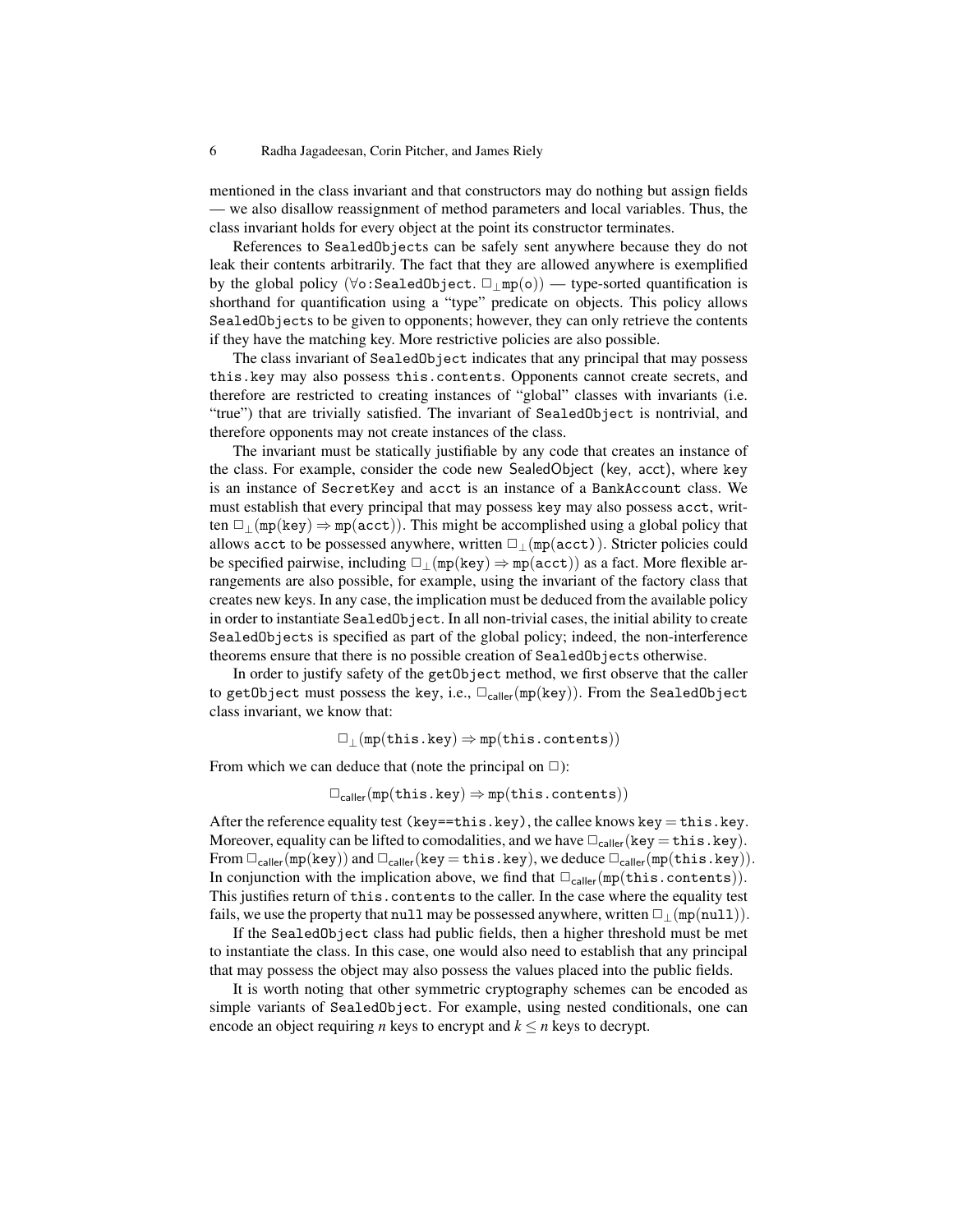# 3 Language

To formalize the preceding discussion, we first describe a distributed class-based language with mutable objects [12]. The operational semantics borrows heavily from [23], adding distribution [10,11] and classes. We consider typing in Section 4.

*Syntax* Names for classes  $(c, d)$ , methods  $(\ell)$ , fields  $(f, g)$ , variables  $(x, y, z)$ , objects (*p*, *q*) and principals (*a*, *b*) are drawn from separate namespaces, as usual. Predicate variables  $(\alpha, \beta)$  and predicate constructors (γ) occur in static annotations used during type-checking.

The reserved words of the language include: the variable name "this"; the principal "caller"; the class name Object; the predicate constructors "tt", "ff", " $\Rightarrow$ ", " $\wedge$ ", " $\vee$ ", "¬" and "□". We write binary constructors infix.

The language is explicitly typed. Object types  $(c < \vec{\phi}$ >) include the actual predicate parameters  $\vec{\phi}$ , which we treat formally as *extended values*. Value types include objects (*C*), principals (Prin) and Unit. Extended value types include predicate types (*P*), which are resolved during typechecking. The process type (Proc) has no values.

One may write classes and methods that are generic in the predicate variables, achieving ML-style polymorphism with respect to effects. Class declarations thus include the formal predicate parameters  $\vec{\alpha}$ , which may occur in the effect  $\Phi$  (see next table) associated with instances of the class. In addition to effects, class declarations include field and method declarations, but omit implicit constructor declarations. Fields include mutability annotations that are used in the statics. The syntax is as follows<sup>1</sup>.

### Types, Annotations, Class and Method Declarations

 $C, D ::= c < \vec{\phi} >$  Object Types  $T, S ::= C | \text{Prin} | \text{Unit}$  Value Types  $P, Q \cong \text{Pred}(\vec{\mathcal{F}})$  Predicate Types  $\mathcal{T}, \mathcal{S} \coloneqq T | P |$  Proc Types  $\mu$  := private final | private mutable | public final  $\mathscr{D}$  ::= class  $c \leq \vec{\alpha}$ :  $\vec{P}$ > $\triangleleft D \{ \vec{\mu} \ \vec{T} \ \vec{f}$ ;  $\vec{\mathscr{M}} \}[\Phi]$  $M := \langle \vec{\beta} : \vec{Q} \rangle S \ell(\vec{T} \vec{x}) \{M\}$ 

### Values, Terms, Evaluation Contexts

*V*,*W*,*U*,*A*,*B*, $\phi$ , $\psi$  ::= *x* | *p* | *a* | unit |  $\alpha$  |  $\gamma$  |  $\phi(\vec{V})$  $M, N, L, \Phi, \Psi \coloneqq V \mid V.f \mid V.\mathsf{loc}$ if  $V = W$  then  $M$  else  $N \mid \text{let } x = N$ ;  $M \mid N \mid M$  $V.f := W$  | let  $x = new$   $c < \vec{\phi} > (\vec{V})$ ;  $M$  | let  $x = V \cdot \ell < \vec{\phi} > (\vec{W})$ ;  $M$  $p: C\{\vec{f} = \vec{V}\}\mid (vp:C)M \mid a[M]_c^b$  $\mathbb{E} \ ::= \ [-] \ \ | \ \ a \llbracket \mathbb{E} \rrbracket_c^b \ \ | \ \ \mathsf{let} \ x \verb! = \mathbb{E} ; M \ \ | \ \ \mathbb{E} \ \mathbb{E} \ N \ \ | \ \ M \ \mathbb{E} \ \ | \ \ (\mathsf{v} \ \mathsf{p}) \ \mathbb{E}$ 

<sup>&</sup>lt;sup>1</sup> When writing definitions using classes and methods, we sometimes omit irrelevant bits of syntax, e.g., we leave out the parameters to classes when empty, such as writing Object rather than Object<0>. We identify syntax up to renaming of bound names, and write  $M\left\{\!\!\left\{V\right/\!\! x\right\}\!\!\right\}$  for substitution of *V* for *x* in *M* (and similarly for other categories). We often omit type information. We use standard syntactic sugar in place of explicit sequencing. For example, we may write " $y.f.g$ " to abbreviate "let  $x = y.f$ ;  $x.g$ ".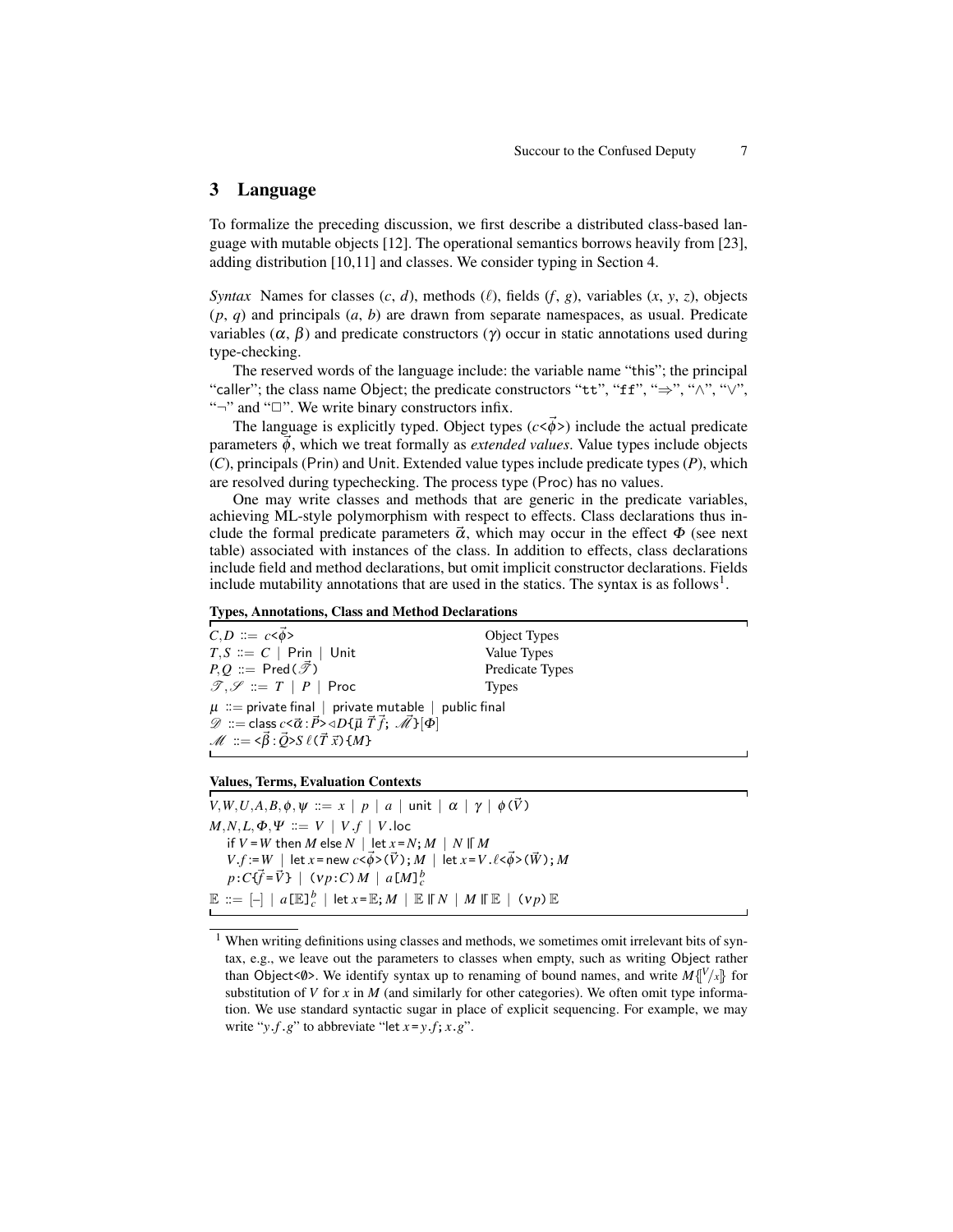We use the metavariables  $\phi$ ,  $\psi$ ,  $\Phi$  and  $\Psi$  to represent values and terms of predicate type, and the other metavariables to represent runtime values and terms, with *A* and *B* reserved for values of principal type. Predicates are static annotations used in typechecking; they play no role in the dynamics. An *expectation* "expect Φ" as in [18] can be coded as "new Proof < $\Phi$ >()", where class Proof is defined "class Proof < $\alpha$ : Pred>{ $\}[\alpha]$ ".

The last three constructs in the definition of terms —  $p:C{f} = \vec{V}$ ,  $(v p:C) M$ , and  $a[M]_c^b$  — are *dynamic constructs*. These constructs are not allowed in method declarations or initial code.

With the exception of  $V$ . loc,  $N \parallel M$ , and the terms on the last line of the definition, the constructs of the language are standard for class-based languages with generics.

The special "field" loc returns the location of an object. Concurrent composition ( $||$ ) is asymmetric. In *N*  $||M$ , the returned value comes from *M*; the term *N* is available only for side effects. The terms on the last line are are not allowed to appear in declarations, as they model the runtime heap and call stack. These include heap elements  $p:C\{\cdots\}$  (indicating that *p* is located at *a* with actual class *C* and fields  $\vec{f} = \vec{V}$ ), name restriction (*vp*) (indicating that *p* is a fresh name) and frames  $a[M]_c^b$  (indicating that *M* is running under authority of principle *a* and class *c*, with result available to *b*). We write irreducible frames simply as *a*[*M*].

*Structural congruence* Evaluation is defined using a structural congruence on terms. Let  $\equiv$  be the least congruence on terms that satisfies the following axioms. The rules for concurrent composition are from [23].. They capture properties of concurrent composition, including semi-associativity and the interaction with let. The rules for distribution are inspired by [11]. The interpretation of a value is independent of the location at which it occurs and the computation of a frame does not depend upon the location from which the frame was invoked (eg.  $a[b[M]\,d^b]\,d^d = b[M]\,d^b$  $\alpha_d^b$ ) and axiomatize the interaction of let with distribution (eg. *a* [let *x* = *N*; *M*]<sup>*d*</sup>/ $\frac{d}{c}$  ≡ let *x* = *a* [*N*] $\frac{d}{c}$ ; *a* [*M*] $\frac{d}{c}$  $_{c}^{a}$ ).

**Structural Congruence**  $(M \equiv M')$  (where  $p \notin fn(M))$ 

| $(M \parallel N) \parallel L \equiv M \parallel (N \parallel L)$       |                                                                                                        |
|------------------------------------------------------------------------|--------------------------------------------------------------------------------------------------------|
| $(M \parallel N) \parallel L \equiv (N \parallel M) \parallel L$       | $a$ [let $x = b$ [V] $\frac{a}{d}$ ; $M$ ] $\frac{a'}{c} \equiv a$ [let $x = V$ ; $M$ ] $\frac{a'}{c}$ |
| $((\nu p) N) \mathbin{\ } M \equiv (\nu p) (N \mathbin{\ } M)$         | $a[b[M]\substack{b'}{d}]_c^{a'} \equiv b[M]\substack{b'}{d}$                                           |
| $M \parallel ((vp) N) \equiv (vp) (M \parallel N)$                     | $a[N \mathbin{\parallel} M]_c^{a'} \equiv a[N]_c^{a''} \mathbin{\parallel} a[M]_c^{a'}$                |
| let $x = (L \parallel N); M \equiv L \parallel (\text{let } x = N; M)$ | $a[(vp)N]_c^{a'} \equiv (vp) a[N]_c^{a'}$                                                              |
| let $x = ((vp) N); M \equiv (vp)$ (let $x = N; M$ )                    | $a$ [let $x = N$ ; $M$ ] $_a^{a'} \equiv$ let $x = a$ [N] $_a^{a'}$ ; $a$ [M] $_a^{a'}$                |
|                                                                        |                                                                                                        |

*Evaluation* The evaluation relation is defined with respect to an arbitrary fixed class table. The class table is referenced indirectly in the semantics through the lookup functions *fields* and *body*. Fix a global class table  $\mathscr{D}$ . The fields and method lookup functions are standard.

**Field Lookup**  $(\text{fields}(C) = \vec{\mu} \ \vec{T} \ \vec{f})$ 

|                              | $\hat{\mathscr{D}} \ni$ class $c < \vec{\alpha} > \triangleleft D\{\vec{\mu} \ \vec{T} \ \vec{f}; \cdots \}$           |  |
|------------------------------|------------------------------------------------------------------------------------------------------------------------|--|
|                              | $fields(D\{\phi/\vec{\alpha}\})=\vec{\mu}_D \vec{T}_D \vec{f}_D$                                                       |  |
| $fields(Object) = \emptyset$ | $fields(c<\vec{\phi}>) = \vec{\mu}_D \ \vec{T}_D \vec{f}_D, (\vec{\mu} \ \vec{T} \vec{f}) \{\ket{\phi} \vec{\alpha}\}$ |  |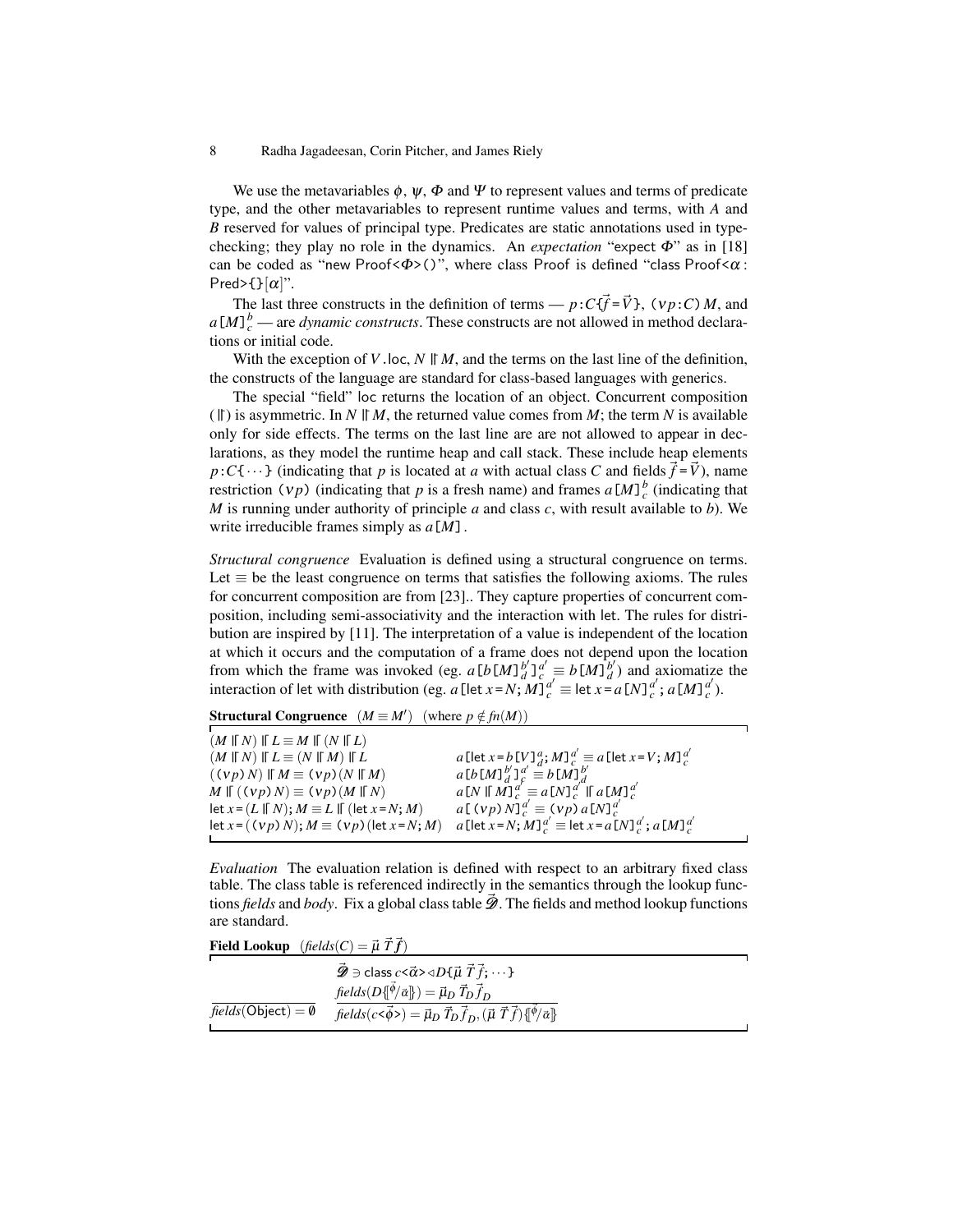Method Lookup  $(body(C.\ell) = \langle \vec{\beta} : \vec{Q} \rangle S(\vec{T} \vec{x}) \{M\})$  $\vec{\mathscr{D}}}\ni$  class  $c<\vec{\alpha}:\vec{P}>\triangleleft D\{\cdots<\vec{\beta}:\vec{Q}>S \;\ell(\vec{T}\;\vec{x})\left\{M\right\}\cdots\}$  $\overline{body(c<\vec{\phi}>. \ell)} = (\langle \vec{\beta}:\vec{Q}\rangle S(\vec{T} \vec{x})\{M\})\{\vec{\phi}/\vec{\alpha}\}$  $\vec{\mathcal{D}} \ni \text{class } c \leq \vec{\alpha} : \vec{P} \geq \triangleleft D \{ \cdots \vec{\mathcal{M}} \}$   $\ell$  not defined in  $\vec{\mathcal{M}}$  $\mathit{body}(D\{\vec{\phi}/\vec{\alpha}\}.\ell) = \langle \vec{\beta}:\vec{Q} \rangle S(\vec{T} \vec{x}) \{M\}$  $\overline{body(c<\vec{\phi}>. \ell)} = \langle \vec{\beta} : \vec{Q} \rangle S(\vec{T} \vec{x}) \{M\}$ 

# **Term Evaluation**  $(M \rightarrow M')$

 $\text{let } y = \text{new } C(\vec{V})$ ;  $L \to (\nu p:C) (p:C\{\vec{f} = \vec{V}\}\ \mathbb{F} \ L\{\llbracket P/y \rrbracket\})$ if  $\text{fields}(C) = \vec{f}$  and  $|\vec{f}| = |\vec{V}|$  $b[p\!:\!C\{\cdots\}]$  || a [let y = p  $\ell(\vec{W})$  ;  $L]_d^{d'} \to b[p\!:\!C\{\cdots\}]$  || a [let y =  $b[M']_{\underline{c}}^a;L']_d^{d'}$ if  $body(C.\ell) = (\vec{x}) \{M\}$  and  $|\vec{x}| = |\vec{W}|$  and  $M' = M{[\ell]'}$ caller] $\{[\ell]$ this] $\{[\vec{W}/\vec{x}]\}$  and  $C = c \leftarrow \rightarrow$  $b[p:C\{\cdots\}]$  $\mathsf{F}(p.\mathsf{loc} \rightarrow b[p:C\{\cdots\}]$ *b*  $b[p:C{f = V \cdots}]$  | $[p.f := W \rightarrow b[p:C{f = W \cdots}]$  || unit  $b[p:C{f=V\cdots}]$  |[ $p.f$  $p.f \longrightarrow b[p:C{f = V \cdots}]$  || $V$ if  $V = V$  then  $M$  else  $N \rightarrow M$ if  $V = W$  then  $M$  else  $N \rightarrow N$  if  $V \neq W$ let  $x = V$ ;  $M \rightarrow M$  { $\{V/x\}$ }  $M \equiv N \rightarrow N' \equiv M'$  $\overline{M} \rightarrow M'$  $M \to M'$  $\overline{\mathbb{E}[M] \to \mathbb{E}[M']}$ 

The new construct creates an object and returns a reference to it. The result is a concurrent composition: the new object appears on the left, the return value on the right. Method invocation happens at the callee site, and thus a new frame is introduced in the consequent  $b[M']_c^a$ ; the result of the method call will be made available to *a*. In M', the distinguished variables caller and this are bound to the calling principal and the object upon which the method is invoked respectively.

# 4 Types

The type system controls the distribution of object references via logical policies. We follow [18], as adapted to distributed OO languages with localities in [12].

By allowing predicates to include open values, we can reason about terms that include variables, such as *x*; however, we cannot reason about *x*.*f*. Thus we extend the type system to include equations between terms and values. Allowing any term is unsound, however, since our language includes mutability. Thus we identify a subset of *pure* terms which do not include mutable features. In addition, we require that evaluation of pure terms must terminate, and therefore we disallow method calls in pure terms. To shorten some definitions, we define a category of *identifiers*, η, which include bound names and principals.

$$
\eta \ ::= x \ | \ p \ | \ a \ | \ \alpha
$$

Environments have two types of data: type bindings for names (as usual) and logical phrases, including equalities and predicates. Define  $dom(\Delta) = \{ \eta \mid \eta : \mathcal{T} \in \Delta \}.$ 

$$
\Delta \ ::= \emptyset \ | \ \Delta, \eta : \mathscr{T} \ | \ \Delta, \Phi \ | \ \Delta, V = M
$$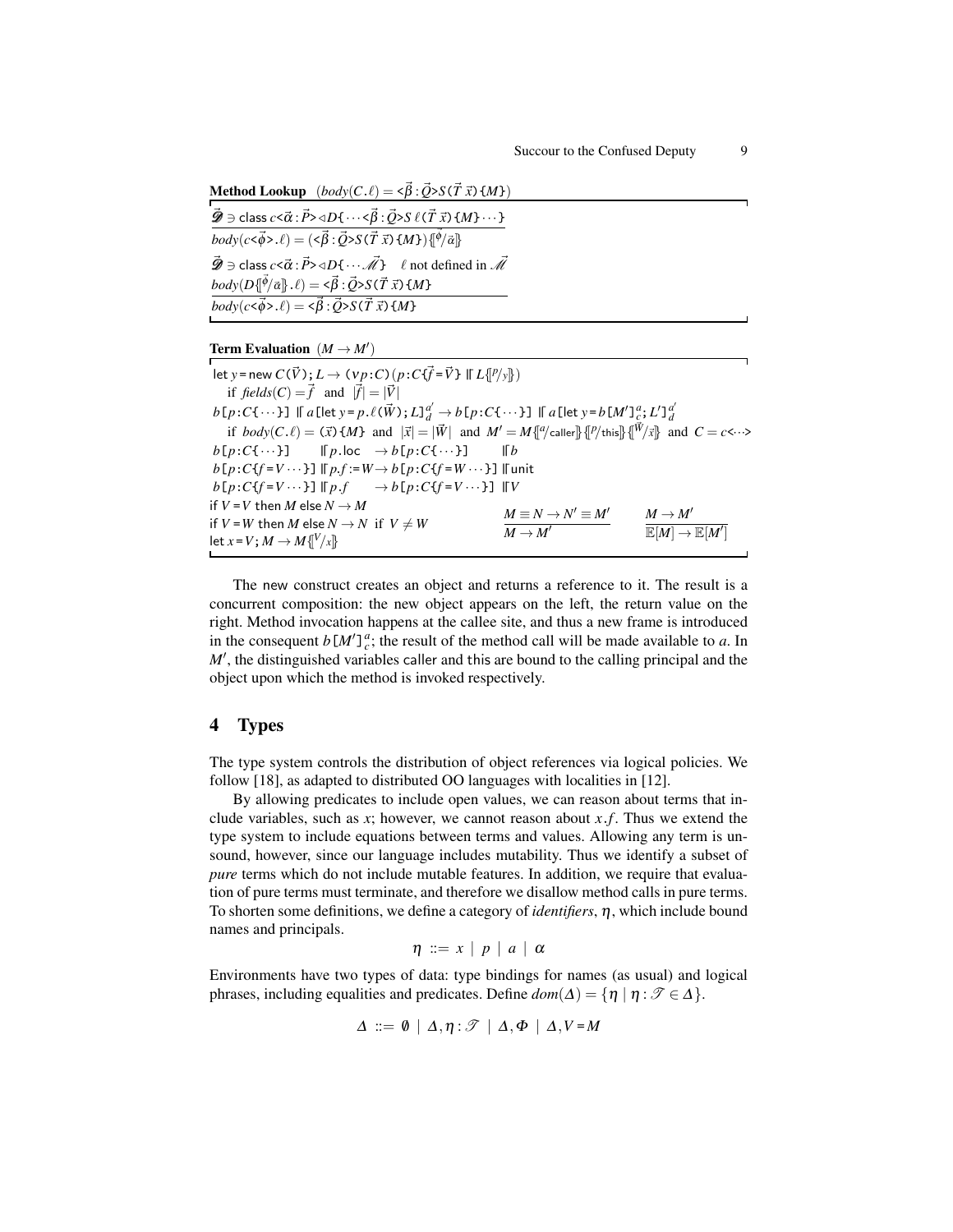Predicate lookup  $(\mathit{effect}(C) = \Phi)$  is similar to method lookup. Here " $\Phi_D \wedge \Phi\{\vec{\phi}/\vec{\alpha}\}$ " is sugar for "let  $x = \Phi_D$ ; let  $y = \Phi\{\vec{\phi}/\vec{\alpha}\}$ ;  $x \wedge y$ ".

$$
\overline{effect(\text{Object}) = \text{true}} \quad \overline{\mathcal{D} \ni \text{class } c < \overline{\alpha} : \overline{P} \times 4D\{\cdots\}[\Phi] \quad \text{effect}(D\{\overline{\phi}/\overline{\alpha}\}) = \Phi_D}{effect(c < \overline{\phi} >)= \Phi_D \wedge \Phi\{\overline{\phi}/\overline{\alpha}\}
$$

We also define a function  $(\text{env}_a(M) = \Delta)$  to create an environment from a term.

$$
env_a(\eta : C\{\vec{f} = \vec{V}\}) = \Box_a mp(\eta), a = \eta \cdot loc, V_1 = \eta \cdot f_1, \dots, V_n = \eta \cdot f_n
$$
  
\n
$$
env_a(\text{let } x = N; M) = env_a(N) \qquad env_a(N \parallel M) = env_a(N), env_a(M)
$$
  
\n
$$
env_a(b[M]\alpha') = env_b(M) \qquad env_a(\text{VP}:C) \text{M}) = p : C, env_a(M) \qquad env_a(M) = \emptyset, otherwise
$$

The type system is parameterized with respect to a semantic entailment relation  $(\Delta \models \Psi)$ . In addition to the rules arising from indexed intuitionist necessity modalities, we expect the relation to support domain specific axioms and satisfy the following properties. Let  $\sigma$  stand for substitutions of pure terms *M* for *x*.

- 1. If  $\Delta \models \Psi$  then  $\Delta \sigma \models \Psi \sigma$ , for any substitution  $\sigma$  from variables to values, or from principals to principals.
- 2. If  $\Delta$ ,  $V = V$ ,  $\Delta' \models \Psi$  then  $\Delta$ ,  $\Delta' \models \Psi$ .
- 3. If  $\Delta$ ,  $x: T, x = M, \Box_a m p(x), \Delta' \models \Psi$  and  $\Delta, \Delta' \models \Box_a m p(M)$  then  $\Delta, \Delta' \models \Psi \{^M/x\}$ .

In examples, we assume that whenever  $\Box_q m p(\eta)$  and  $\eta : C$  are deducible, then so is  $\Box_a$ mp( $\eta$ .*f*) for every public field of *C*.

The standard judgements required for the type system are relegated to Appendix C including subtyping  $(\vdash \mathscr{T}' \lt: : \mathscr{T})$ , well-formed overriding  $(\vdash \lt \vec{\beta} : \vec{Q} \gt S(\vec{T})$  *overrides D*. $\ell$ ), well-formed types ( $\Delta \vdash \mathcal{T}$ ), and well-formed environments ( $\Delta \vdash \diamond$ ). The only noteworthy aspect of these definitions is that the implication of the effects for the same base class also yields subtyping:

$$
\vec{\mathscr{D}} \ni \text{class } c < \vec{\alpha} > \quad \vec{\phi} \models \vec{\psi} \quad |\vec{\alpha}| = |\vec{\phi}| = |\vec{\psi}|
$$
\n
$$
\vec{\phi} \cdot c < \vec{\phi} > \langle c < \vec{\psi} \rangle
$$

The judgments for declarations have the standard format. The judgment for values include a script *a*, indicating that the value is well typed at a specific location. The judgment for terms carries additional structure. In  $\Delta \frac{d}{a} M$  :  $\mathscr{T} \rho d$ , *a* should be read as the location of the term,  $a'$  as the location of the caller,  $\mathscr T$  as the type of the resulting value, *d* as the class from which the code is derived, and  $\rho \in \{Pure, Impure\}$  as a *purity annotation*.

The effect on a class must be a pure term of type Pred. The rule for typing methods uses a standard well-formed overriding definition. The typing of the method body occurs in the context of an abstract principal *a* that is constrained to coincide with the location of the ambient object. Similarly, the abstract principal caller is constrained to coincide with the annotation on the typing of the body of the method. In typing the method body, one can use the logical variables of the class, the method declaration and assume that the caller was permitted to possess the arguments.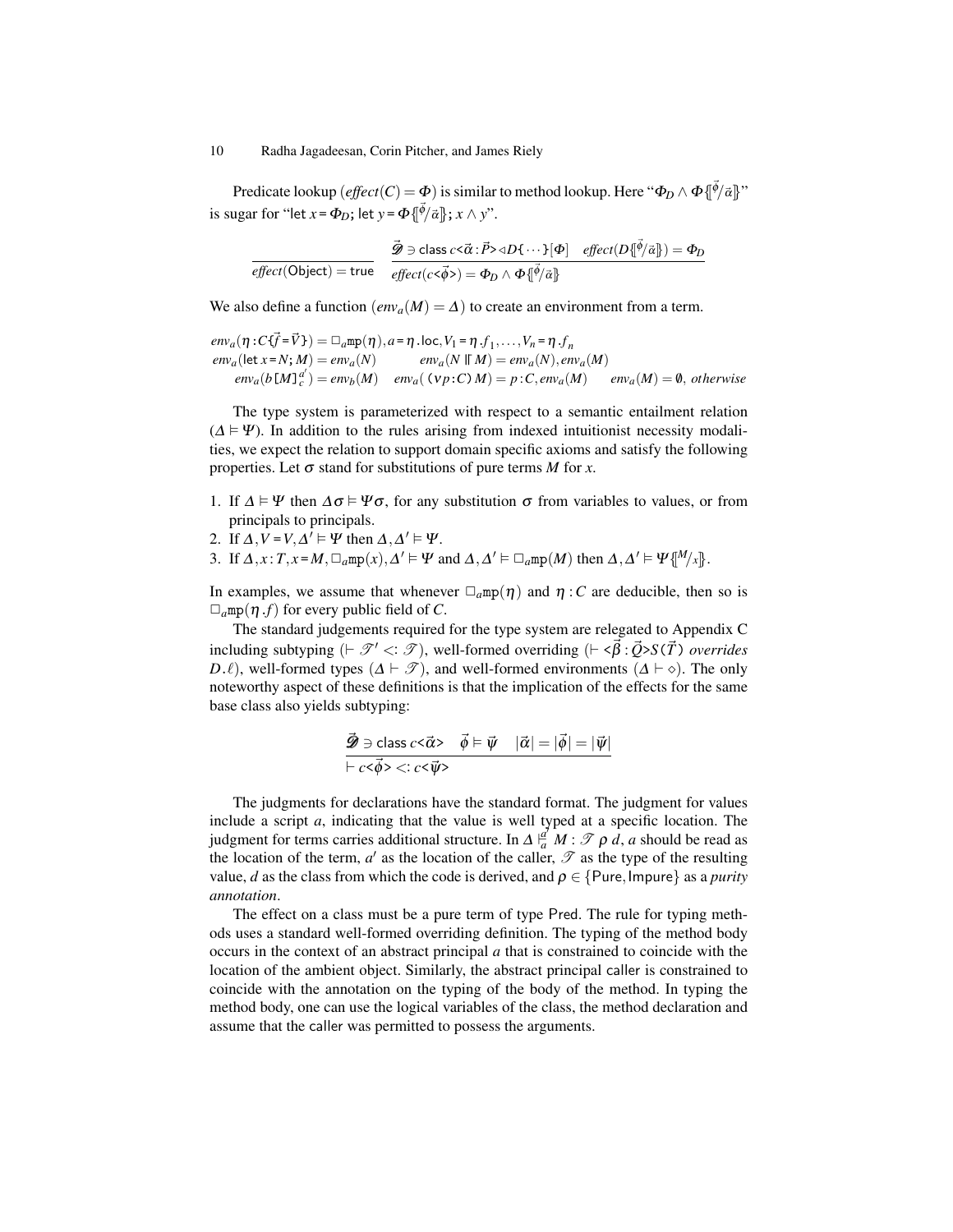| <b>Well-Formed Declarations</b> $(\Delta \vdash \mathcal{D})$ $(\Delta \vdash \mathcal{M} \text{ in } c < \vec{\alpha} : \vec{P} > \triangleleft D)$                                                                                                                                                                            |
|---------------------------------------------------------------------------------------------------------------------------------------------------------------------------------------------------------------------------------------------------------------------------------------------------------------------------------|
| $\Delta, \vec{\alpha} : \vec{P} \vdash D, \vec{T} \quad \Delta, \vec{\alpha} : \vec{P}, a : \text{Prin, this}: c \leq \vec{\alpha} > a = \text{this.} \text{loc}, \Box_a \text{mp}(\text{this}) \vert^a_a \Phi : \text{Pred Pure } c$                                                                                           |
| $\Delta \vdash \vec{M}$ in $c \le \vec{\alpha} : \vec{P} > \triangleleft D$ fields $(D) = \vec{\mu}_D \vec{T}_D \vec{T}_D$ $\vec{f}_D \cap \vec{f} = \emptyset$<br>$a \notin fn(M)$                                                                                                                                             |
| $\overline{\Delta \vdash \text{class } c \lt \vec{\alpha} : \vec{P} \gt \triangleleft D \{\vec{\mu} \ \vec{T} \} ; \ \vec{\mathcal{M}}\}[\Phi]$                                                                                                                                                                                 |
| $\Delta, \vec{\alpha} : \vec{P}, \vec{\beta} : \vec{Q} \vdash S, \vec{T} \vdash S' \lt S \vdash \langle \vec{\beta} \rangle S(\vec{T})$ overrides $D.\ell$                                                                                                                                                                      |
| $\Delta, \vec{\alpha} : \vec{P}, \vec{\beta} : \vec{Q}, \vec{x} : \vec{T}, a : \text{Prin, this} : c < \vec{\alpha} >, a = \text{this}.\text{loc}, \Box_a(\text{mp}(\text{this}) \land \text{mp}(\vec{x})),$<br>caller: $\text{Prin}, \Box_{\text{caller}}(\vec{x}) \big _a^{\text{caller}} M : S' \rho c \quad a \notin fn(M)$ |
|                                                                                                                                                                                                                                                                                                                                 |
| $\Delta \vdash \langle \vec{\beta} : \vec{Q} \rangle S \ell(\vec{T} \vec{x}) \{M\}$ in $c \langle \vec{\alpha} : \vec{P} \rangle \triangleleft D$                                                                                                                                                                               |

The judgment for values requires that well-formed objects satisfy their class invariants. In addition, the object value, as well as the objects held in its public fields must be permitted at the given location.

Well-Formed Values and Terms  $(\Delta \frac{1}{a}V : \mathscr{T})$   $(\Delta \frac{a'}{a}M : \mathscr{T} \rho d)$   $(\rho ::=$  Pure | Impure)  $\Delta \ni b$  : Prin  $\overline{\Delta \vphantom{1} \vphantom{1} a \vphantom{1} b$  : Prin  $\Delta \ni x : T \quad \Delta \models \Box_a \text{mp}(x)$  $\Delta \mid a x : T$  $\Delta \ni p:C$   $\Delta \models \Box_amp(p)$  $\varDelta \, \overline{\phantom{x}}_a \, p : C$   $\qquad \qquad \varDelta \, \overline{\phantom{x}}_a$  unit : Unit  $\varDelta\ni\alpha$  : Pred (  $\vec{\mathscr{T}}$  )  $\overline{\varDelta\mid_{\overline{a}}\alpha}$  : Pred (  $\vec{\mathscr{T}}$  )  $arity(\gamma) = \bar{\mathscr{T}}$  $\overline{\varDelta\mathrel{\vdash}_{\overline{a}}\gamma}$  : Pred (  $\vec{\mathscr{T}}$  )  $\varDelta \vdash_{\!\!\vec{a}} \phi : \mathsf{Pred}(\vec{\mathscr{T}}) \vartriangleleft \vdash_{\!\!\vec{a}} \vec{V} : \vec{\mathscr{T}}$  $\overline{\varDelta\mid_{\overline{a}}\phi\left(\vec{V}\right)}$  : Pred  $\Delta \vdash \diamond$   $\Delta \vdash_{\overline{a}} p : C$  fields $(C) = \vec{\mu} \ \vec{T} \vec{f}$   $\Delta \vdash_{\overline{a}} \vec{V} : \vec{T}' \dashv \vec{T}' <: \vec{T}$  $\Delta$ ,  $env_a(p:C {\vec{f}} = {\vec{V}}$   $) \models effect(C){[P/{\text{this}}]}$  $\overline{A \vert \frac{a'}{a} p : C \bar{f} = \vec{V}}$  : Proc  $\rho$  *d*  $\Delta \vdash \diamond \quad \Delta \vdash C \quad \Delta, x : C \vDash \Box_a \mathtt{mp}(x) \quad \textit{fields}(C) = \vec{\mu} \; \vec{T} \vec{f} \quad \Delta \vdash_{\overline{\alpha}} \vec{V} : \vec{T}' \quad \vdash \vec{T}' <: \vec{T}$  $\Delta$ ,  $x$ : C,  $env_a(x:C\overrightarrow{f}=\overrightarrow{V})$  =  $effect(C)\{[Y/\text{this}]\}$   $\Delta$ ,  $x:C,env_a(x:C\overrightarrow{f}=\overrightarrow{V})\}$   $\frac{a'}{a}M:\mathcal{F}$   $\rho$  d  $\overline{\Delta \vert \frac{a'}{a} \vert}$  let  $\overline{x}$  = new  $\overline{C(\vec{V})}$ ;  $\overline{M}$  :  $\overline{\mathscr{T}}$  Impure  $d$  $\Delta \vdash \diamond$   $\Delta, \Box_a$ mp $(x) \models_{\overline{a}} p : C$  fields $(C) = \vec{\mu} \; \vec{T} \vec{f} \quad \Delta \models_{\overline{a}} \vec{V} : \vec{T}' \quad \vdash \vec{T}' <: \vec{T}$  $\Delta$ ,  $env_a(p:C {\overrightarrow{f}} = {\overrightarrow{V}}) \models effect(C){[P/{\text{this}}]}$  $\overline{\Delta \frac{a'}{a} p:C{\vec{f}}=\vec{V}}$  : Proc  $\rho$  *d*  $\Delta \vdash \diamond \quad \Delta \vdash C \quad \textit{fields}(C) = \vec{\mu} \; \vec{T} \vec{f} \quad \Delta \vdash_{\overline{\alpha}} \vec{V} : \vec{T}' \quad \vdash \vec{T}' <: \vec{T}$  $\Delta$ ,  $x$  :  $C$ ,  $env_a(x:C\vec{f} = \vec{V}$   $E) \models$  effect(C) [[ $^x$ /this]  $\Delta$ ,  $x$  :  $C$ ,  $env_a(x:C\vec{f} = \vec{V}$   $E) \mid_a^d M$  :  $\mathscr{T} \rho$  d  $\overline{A}$   $\frac{a'}{a}$  let *x* = new  $C(\vec{V})$  ;  $M : \mathscr{T}$  Impure  $d$  $\Delta \vdash \diamond \quad \Delta \models q \; V : C \quad body(C.\ell) = \prec \vec{\beta} : \vec{Q} > S(\vec{T}) \quad \Delta \models q \; \vec{\phi} : \vec{Q} \quad \Delta \models q \; \vec{W} : \vec{T}' \quad \vdash \vec{T}' <: \vec{T} \{\!\!\left\{\!\!\left.\!\!\left.\!\!\left.\!\!\right.\!\!\right.\!\!\right.^\varphi \!\!\!\left. \!\!\left. \!\!\left.\!\!\right.\!\!\right.^\varphi \!\!\!\left.^\varphi \!\!\left. \!\!\left. \!\!\left.\!\!\right.\!\!\right.^\varphi \!\!\!\left.^\varphi \!\!\left. \!\!\left. \!\!\left.$  $\Delta, b:$  Prin,  $b$  = V.loc  $\models \Box_b$ mp( $\vec{W}$ )  $b \not\in dom(\Delta)$   $\Delta, x: S\{\vec{\phi}/\vec{\beta}\}, \Box_a$ mp $(x) \mid^{\underline{a}'}_a M: \mathscr{T} \rho \ d$  $\overline{\Delta \frac{ \vert d' \vert}{a} }$  let  $x$  =  $V$  .  $\ell$  <  $\vec{\phi}$  > ( $\vec{W}$  ) ;  $M$  :  $\mathscr{T}$  Impure  $d$  $\Delta \vdash \diamond \quad \Delta \vdash_{\overline{\alpha}} V : d <\vec{\phi} > \quad \textit{fields}(d <\vec{\phi}>) = \vec{\mu} \; \vec{T} \vec{f} \quad \mu_i = \textsf{private mutable} \quad \Delta \vdash_{\overline{\alpha}} W : T' \quad \vdash T' <: T_i$  $\overline{\Delta \mid a \mid}^d$   $V.f_i := W :$  Unit Impure *d*  $\Delta \vdash \diamond \Delta \vdash_{\overline{\alpha}} V : c < \overrightarrow{\phi} > \text{ fields}(c < \overrightarrow{\phi}) = \overrightarrow{\mu} \ \overrightarrow{T} \ \overrightarrow{f} \quad \text{If } \mu_i \ni \text{ private then } c = d$ If  $\mu_i \ni$  mutable then  $\rho =$  Impure  $\overline{\Delta \frac{a'}{a} \, V \cdot f_i : T_i \, \rho \, d}$  $\Delta \vdash \diamond \quad \Delta \vdash_{\overline{a}} V : T \quad \Delta \vdash_{\overline{a}} W : S \quad \Delta, V = W \mid_{\overline{a}}^{\underline{a}'} M : \mathscr{T} \rho \ d \quad \Delta \mid_{\overline{a}}^{\underline{a}'} N : \mathscr{T}' \rho \ d$ Either  $\vdash \mathcal{T}' \leq : \mathcal{T} = \mathcal{T}''$  or  $\vdash \mathcal{T} \leq : \mathcal{T}' = \mathcal{T}''$  $\overline{A\stackrel{a'}{a}}$  if  $V$  =  $W$  then  $M$  else  $N$  :  $\mathscr{T}''$   $\rho$   $d$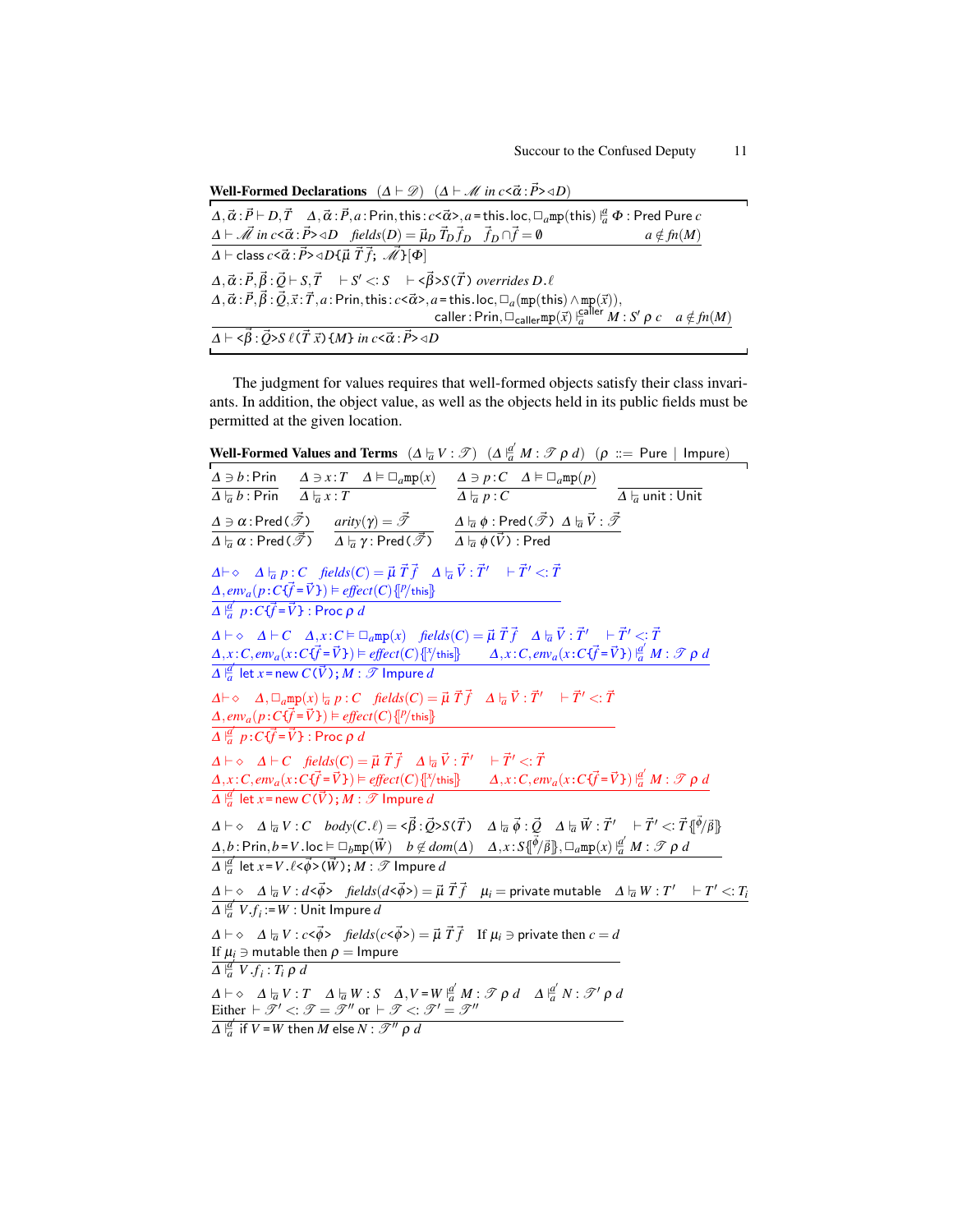|                                                                                                                                                                                                                                                                          | $right(N) = N'$                                                                                                                                                                   |
|--------------------------------------------------------------------------------------------------------------------------------------------------------------------------------------------------------------------------------------------------------------------------|-----------------------------------------------------------------------------------------------------------------------------------------------------------------------------------|
| $\Delta \frac{a}{a} N$ : T Impure d                                                                                                                                                                                                                                      | $\Delta \frac{d}{da} N$ : $T \rho d \Delta, env_a(N) \frac{d}{da} N'$ : $T$ Pure $d$<br>$\Delta, env_a(N), x$ : $T, x = N', \Box_a mp(x) \frac{d'}{da'} M$ : $\mathcal{T} \rho d$ |
| $\Delta, env_a(N), x: T, \Box_a m p(x) \frac{a'}{a} M : \mathscr{T} \rho d$                                                                                                                                                                                              |                                                                                                                                                                                   |
| $\overline{\Delta \frac{d}{a}}$ let $x = N$ ; $M : \mathscr{T}$ Impure d                                                                                                                                                                                                 | $\overline{\Delta \frac{\beta}{a}}$ let $x = N$ ; $M : \mathscr{T} \rho d$                                                                                                        |
| $\Delta, env_a(M) \stackrel{a''}{\mid a} N : \mathcal{T}' \rho d \Delta, env_a(N) \stackrel{a'}{\mid a} M : \mathcal{T} \rho d \Delta, p : C \stackrel{a'}{\mid a} M : \mathcal{T} \rho d$<br>$\overline{\Delta \vert^d_{\sigma} N \vert \Gamma M : \mathscr{T} \rho d}$ | $\overline{\Delta \frac{d}{a} (vp:C) M : \mathscr{T} \rho d}$                                                                                                                     |
| $\Delta \vdash \diamond \Delta \vdash_{\overline{a}} V : \mathscr{T}$<br>$\Delta \vdash \diamond \Delta \vdash_{\overline{a}} V : C$<br>$\overline{\Delta \frac{d}{a}}'$ V . loc : Prin $\rho$ d<br>$\overline{\Delta \frac{a'}{a} V : \mathscr{T} \rho d}$              | $\Delta \varepsilon_a b$ : Prin $\Delta \frac{b'}{b} M$ : $\mathscr{T} \rho c$<br>$\overline{\Delta \frac{a'}{a} b \left[M\right]_c^{b'} : \mathscr{T} \rho d}$                   |

The typing rules for terms are designed to establish several invariants, which we now discuss.

*Well located.* The rules for terms use the value judgment to ensure that value occurrences are available at a given location. The rule for located terms switches principals as expected.

*Purity annotations.* Field updates and constructor calls are impure because they mutate the heap. Field accesss to mutable fields are impure because they rely on mutable state. Method invocations are impure because they might not terminate. In all other cases, the purity annotation is constructed inductively. For example, a let is pure only if both terms involved are pure. Similarly for concurrent composition and conditionals.

*Equations.* The rule for pure let terms uses the function *right*. Intuitively, for any term *N*, *right*(*N*) returns the rightmost subterm of *N* after it has been rewritten to a normal form. Routine details are omitted. Conditionals and let expression on pure terms introduce equations to the environment. Equations are also generated by the rules for heap objects  $(\eta : C\{\cdots\})$  and new.

*Caller annotations.* The caller annotation is carried inductively through all rules but two. In the rule for the concurrent composition, only the right term is constrained; the value of the left term is ignored. The purpose of the caller annotation is revealed by the rule for values which appear as terms — these are the return values. The rule ensures that the caller principal is permitted to have a reference to the value.

*Checking effects and the* mp(·) *predicate.* The rule for new illustrates the methodology. (The rule for heap objects enforces similar proof obligations.) In this rule, the hypothesis for typing fields is standard. The lookup of the effect obligation via *effect*(*C*) yields a conjunction of the effects for this class and all its superclasses. The proof obligations ensure that the created object conforms to the class predicate, and that the reference and its public fields are permitted to be at the principal at which the object is located. The facts used to discharge this proof obligation are derived from the environment via ∆ which accumulates the benefits derivable from the objects declared in the environment and the equations accumulated in the environment via lets and conditionals. The parameters to the constructor have to be available at the current location *a*.

In field update and lookup, the class annotation on the typing judgment is ensured to be the class of the object if the field is private.

In the rule for "generic" methods, we substitute concrete formulas for the logical variables being carried in the method definition. Since methods are executed at the location of the callee, we check to ensure that the location of the callee object possesses the right to hold references to the objects being passed in as actual parameters.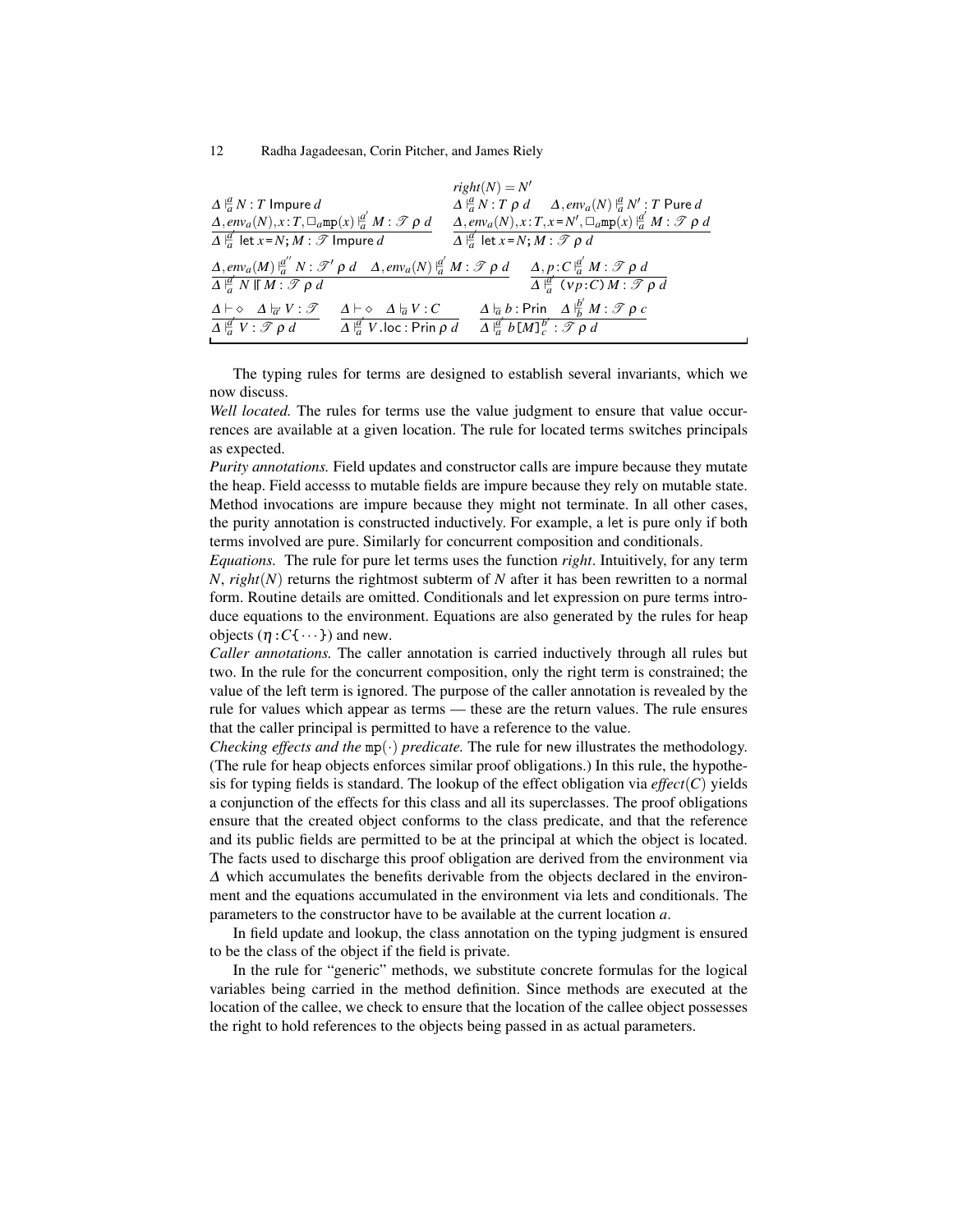*Conjoining specifications* The rule for concurrent composition reflects the ideas from conjoining specifications of concurrent systems [3] — each component can assume the information exposed by the other component.

Results. An *initial program* is one that contains no dynamic constructs.

An *opponent class* is one whose effect is trivial, i.e., tt. An *opponent program* is one that can be typed only allowing the constructor rule for opponent classes. In typing opponents, we allow the assumption  $\forall \eta$ .  $\Box_{\perp}$ mp( $\eta$ ). Thus opponents are typed using a restricted class table, but under a permissive policy. This permissive policy is essentially the same as standard object-oriented typing.

An opponent can instantiate opponent classes. By Principal Naturality, the opponent can unconstrainedly pass arguments or return results in method invocations. Thus, the opponent typability requirement in the following safety result means only that the opponent program is typable in the sense of classic object-oriented programming.

Recall that a frame is a term of the form  $a[M]_c^b$ .

*Definition 1.* A term *M* is *safe for*  $\Delta$  if whenever  $M \to N$ ,  $N \equiv \mathbb{E}[a[N']_c^b]$ ,  $N'$  contains no frames and  $p \in fn(N)$  then  $\Delta, env_{\perp}(N) \models \Box_a mp(p)$ .

*Proposition 2. Suppose that*  $\Delta \vdash \Delta M$  *and*  $\Delta$ , *env*<sub>⊥</sub>(*M*),  $(\forall \eta \cdot \Box_{\perp} \text{mp}(\eta)) \vdash \Delta N$  *for an initial conponent program*  $N$  *Then*  $N$  *If*  $M$  *is safe for*  $\Lambda$ *opponent program N. Then N*  $\parallel M$  *is safe for*  $\Delta$ *.* 

The safety result ensures that well-typed trustworthy programs are safe when combined with arbitrary (typed but untrustworthy) opponents.

# 5 The Confused Deputy

In this section, we examine how to typecheck code that addresses the Confused Deputy problem using object references as capabilities.

Hardy [25] discusses a system with a compiler invoked by a user. The compiler writes two files, in addition to any generated code. The first is a statistics file. The name of the statistics file is hardcoded into the compiler, and the compiler is explicitly granted permission to write to that file. The second is a debugging file, chosen by the user. In order to write to the user's choice of debugging file, the compiler must be granted a broad permission. Hardy describes an occasion when a user selected a sensitive file subsequently overwritten by the compiler—and dubs the compiler a Confused Deputy.

Hardy's solution requires the user to obtain a capability to write to the debugging file, and to send that capability to the compiler. The compiler can use the user's capability to write to the debugging file.

Modeling. We model Hardy's solution using the code in Figure 1. Following the object references as capabilities paradigm, the capabilities to write to files are represented by a FileOutputStream class (as in Java).

The User class invokes a compiler, passing the FileOutputStream contents of the fDebug field. The User class allows its fDebug field to be updated via a method setDebug—we examine the typing consequences below.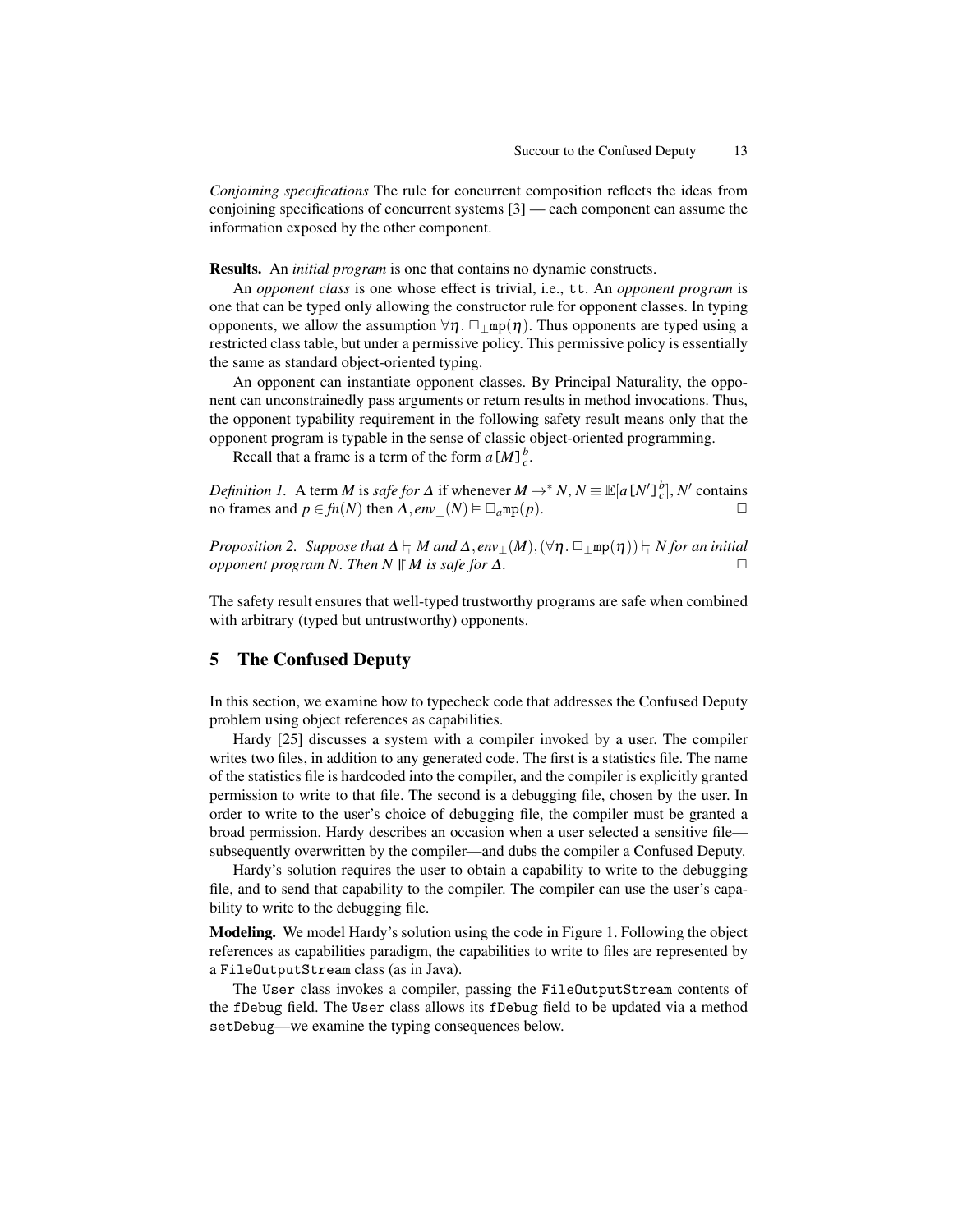```
class User {
  private final Compiler compiler;
  private FileOutputStream fDebug;
  void action () {
     ...
     this.compiler.compile (this.fDebug, ...); // Invoke with current fDebug.
  }
  void setDebug (FileOutputStream fDebug) {
     this.fDebug = fDebug;
  }
{}f \colon \forall \circ \colon \texttt{FileOutputStream}.\Box_{\texttt{this}.\texttt{loc}}\texttt{mp}(\circ) \Rightarrow \Box_{\texttt{this}.\texttt{complex}.\texttt{loc}}\texttt{mp}(\circ) \enspace \Boxclass Compiler {
  private final FileOutputStream fStats;
  public void compile (FileOutputStream fDebug, String source) {
     ...
     this.fStats.write (...); // Write statistics to fStats.
     fDebug.write (...); // Write debugging output to fDebug.
  }
}
```
#### Fig. 1. User and Compiler Code

The Compiler class must be initialized with a final FileOutputStream field fStats at construction. When it compiles, it uses its own fStats field and the fDebug method parameter supplied by the caller to write to the statistics and debugging files.

Controlling capabilities. The capability solution improves upon the Confused Deputy situation, with respect to the principle of least privilege, because the compiler lacks the broad permission to write to many files in the object/capability solution. Hardy observes that achieving a comparable system with a traditional access control policy for the compiler is challenging, e.g., because the compiler may be invoked by different users with access to different files.

However, the capability solution is not entirely satisfactory. As discussed in the introduction, an untrustworthy compiler might forward capabilities that it receives to objects at different locations (principals).

Type assignment. We now consider how to typecheck the code of Figure 1 in a way that allows the Compiler to receive the fDebug object reference but not forward it to another location. We omit discussion of the source code given to the compiler, and any executable output, for reasons of space.

The typing of the compiler's use of FileOutputStream references is straightforward. The compiler receives permission to possess the field fStats implicitly. More generally, our type system implicitly allows every object to access its own fields. On the other hand, code that constructs a Compiler instance is responsible for ensuring that the chosen location of the compiler is able to possess fStats. That is, if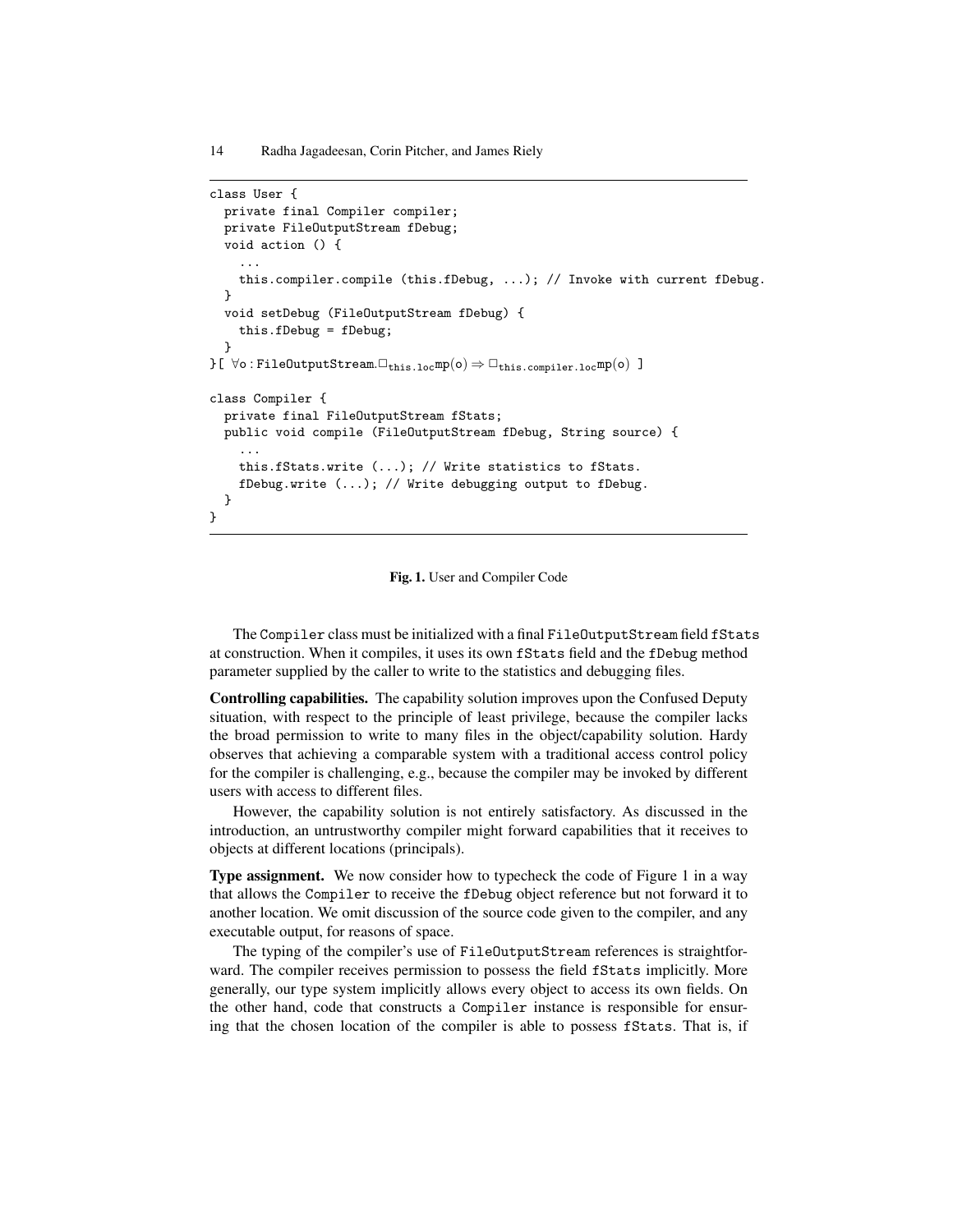a newly created Compiler instance is referenced via c, then the proof obligation is  $\Box_{c.10c}$ mp(c.fStats). Similarly, our type system implicitly grants the compiler permission to possess the method parameter fDebug, and the obligation lies with the caller to ensure that the location of the callee may possess fDebug.

Typechecking the body of the compile method does not introduce proof obligations involving fStats or fDebug, because those values are passed as this, and the type system automatically validates ( $\forall \circ \Box_{\circ, \log} \text{mp}(\circ)$ ). That is, a location may possess a reference to any object stored at that location.

The user has a more interesting policy, because it has to permit forwarding of fDebug to the compiler. The form of the policy hinges upon the mutability of the fDebug field. For example, if fDebug was a final field, it could be referred to in the class invariant, e.g., with form:

$$
\Box_{\texttt{this.complier.loc}}\Box_{\texttt{this.loc}}\texttt{mp}(\texttt{this.fDebug})
$$

which entails:

 $(\Box_{\text{this.loc}}mp(\text{this.fDebug})) \wedge (\Box_{\text{this.complier.loc}}mp(\text{this.fDebug}))$ 

To demonstrate a more flexible alternative, we chose to make fDebug non-final (mutable) in the code of Figure 1. Since we can no longer refer to the field in a class invariant, we instead state that all FileOutputStream references that may be possessed at the location of User may also be possessed at the location of the corresponding compiler. This class invariant is written:

$$
\forall \texttt{o}: \texttt{FileOutputStream}.\Box_{\texttt{this}.\texttt{loc}}\texttt{mp}(\texttt{o}) \Rightarrow \Box_{\texttt{this}.\texttt{complex}.\texttt{loc}}\texttt{mp}(\texttt{o})
$$

With this class invariant, typechecking justifies forwarding of this.fDebug to this.compiler using implication together with the facts that: (1) this.loc may possess this.fDebug (the location of an object implicitly possesses its fields); and  $(2)$  this. fDebug is declared to be an instance of FileOutputStream.

Finally, code that constructs an instance of User has an obligation to show that the associated Compiler instance is usable with any FileOutputStream object reference that the User receives.

# 6 Conclusion

The control of the possession and transmission of secrets is a recurrent theme in security literature and practice. The policies on possession in this paper describe an upper bound on the principals who can possess a secret. We describe a static analysis to ensure programs in a distributed object-oriented language comply with such policies. Our static analysis takes the form of a refinement type system, based on indexed necessity modalities from intuitionist S4, for an object calculus with locations. The safety result ensures that in the configurations that arise from the execution of well-typed programs, objects are only accessible to principals who are permitted to do so by the system policy, even in the presence of attackers who try to subvert the policies by inserting malicious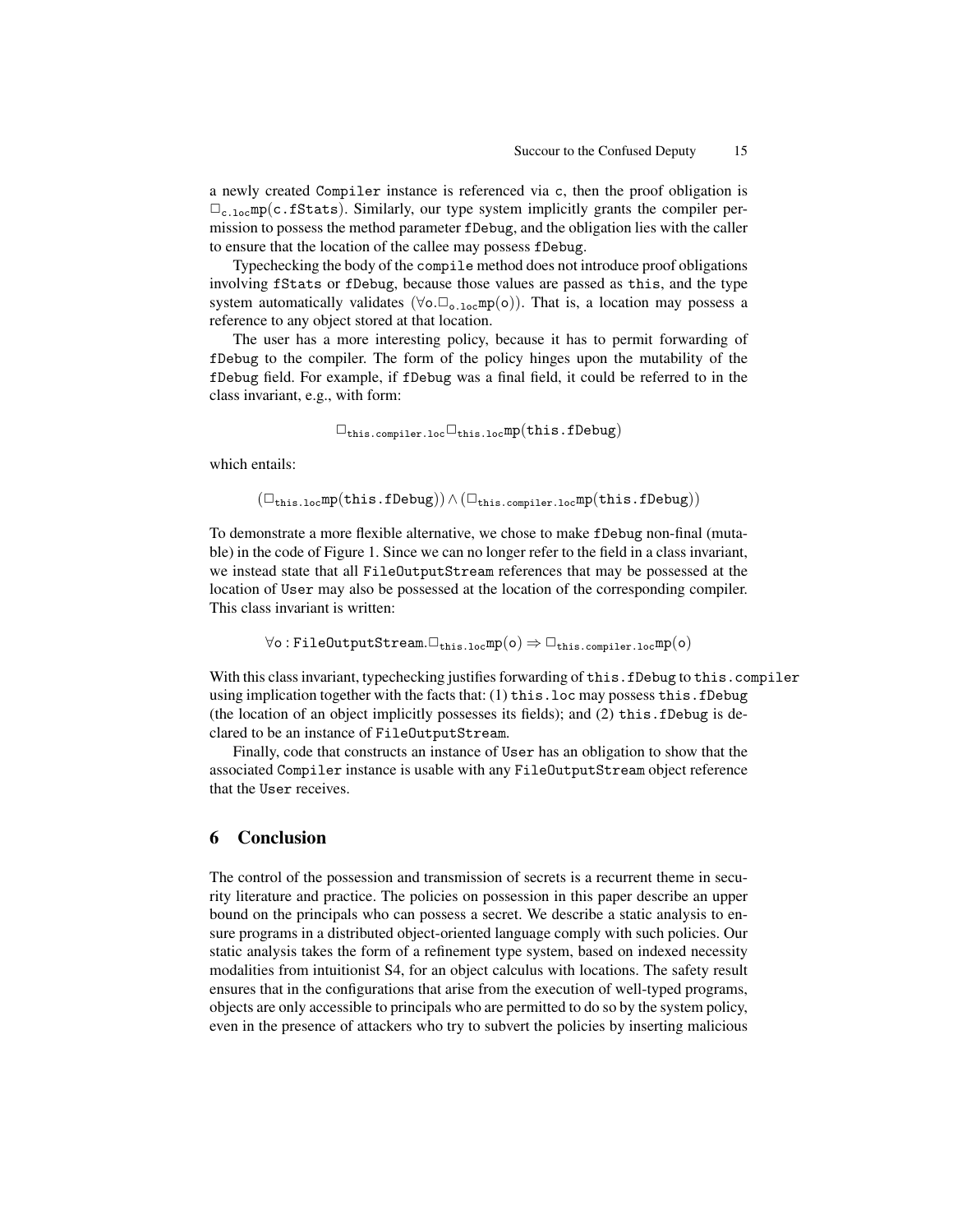objects and code into the system. Our results suggest that type systems are a practical tool to debug secrecy errors in the design of user-defined APIs in distributed systems.

*Acknowledgements* We thank the referees of a previous version of this paper for useful comments. This research was supported by NSF CCF-0915704.

# References

- 1. Abadi, M.: Access control in a core calculus of dependency. ENTCS. 172, 5–31 (2007)
- 2. Abadi, M., Gordon, A.D.: A calculus for cryptographic protocols: The spi calculus. Information and Computation 148, 36–47 (1999)
- 3. Abadi, M., Lamport, L.: Conjoining specifications. ACM Trans. Program. Lang. Syst. 17(3), 507–535 (1995)
- 4. Abadi, M.: Secrecy by typing in security protocols. Journal of the ACM 46, 611–638 (1998)
- 5. Anderson, M., Pose, R.D., Wallace, C.S.: A password-capability system. Comput. J. 29(1), 1–8 (1986)
- 6. Barth, A.: RFC 6265: HTTP State Management Mechanism (2011)
- 7. Barth, A.: RFC 6454: The Web Origin Concept (2011)
- 8. Barth, A., Jackson, C., Mitchell, J.C.: Robust defenses for cross-site request forgery. CCS'08. pp. 75–88 (2008)
- 9. Bierman, G.M., de Paiva, V.C.V.: On an intuitionistic modal logic. Studia Logica 65 (2001)
- 10. Cardelli, L.: A language with distributed scope. POPL. pp. 286–297 (1995)
- 11. Castellani, I.: Process algebras with localities. Handbook of Process Algebra, chap. 15, pp. 945–1045 (2001)
- 12. Cirillo, A., Jagadeesan, R., Pitcher, C., Riely, J.: TAPIDO: Trust and authorization via provenance and integrity in distributed objects. ESOP. pp. 208–223 (2008)
- 13. DeYoung, H., , Pfenning, F.: Reasoning about the consequences of authorization policies in a linear epistemic logic. Tech. Rep. 1213, CMU (2009)
- 14. Drossopoulou, S.: Ten years of ownership types or the benefits of putting objects into boxes (2008), invited talk at BCS. Talk available at http://www.doc.ic.ac.uk/~scd/BCS.pdf
- 15. E: Open source distributed capabilities, http://www.erights.org
- 16. Feil, R., Nyffenegger, L.: Evolution of cross site request forgery attacks. Journal in Computer Virology 4(1), 61–71 (Nov 2007)
- 17. Fournet, C., Gordon, A.D., Maffeis, S.: A type discipline for authorization in distributed systems. CSF (2007)
- 18. Fournet, C., Gordon, A.D., Maffeis, S.: A type discipline for authorization policies. ACM Trans. Program. Lang. Syst. 29(5) (2007)
- 19. Freeman, T., Pfenning, F.: Refinement types for ML. pp. 268–277. PLDI '91, ACM, New York, NY, USA (1991)
- 20. Garg, D., Bauer, L., Bowers, K.D., Pfenning, F., Reiter, M.K.: A linear logic of authorization and knowledge. ESORICS. LNCS, vol. 4189, pp. 297–312 (2006)
- 21. Garg, D., Pfenning, F.: Non-interference in constructive authorization logic. CSFW. pp. 283– 296 (2006)
- 22. Gong, L., Mueller, M., Prafullch, H.: Going beyond the sandbox: An overview of the new security architecture in the Java Development Kit 1.2. USENIX Symposium on Internet Technologies and Systems. pp. 103–112 (1997)
- 23. Gordon, A.D., Hankin, P.D.: A concurrent object calculus: Reduction and typing. Proceedings HLCL'98 (1998)
- 24. Gordon, A.D., Jeffrey, A.: Authenticity by typing for security protocols. Journal of Computer Security 11(4), 451–520 (2003)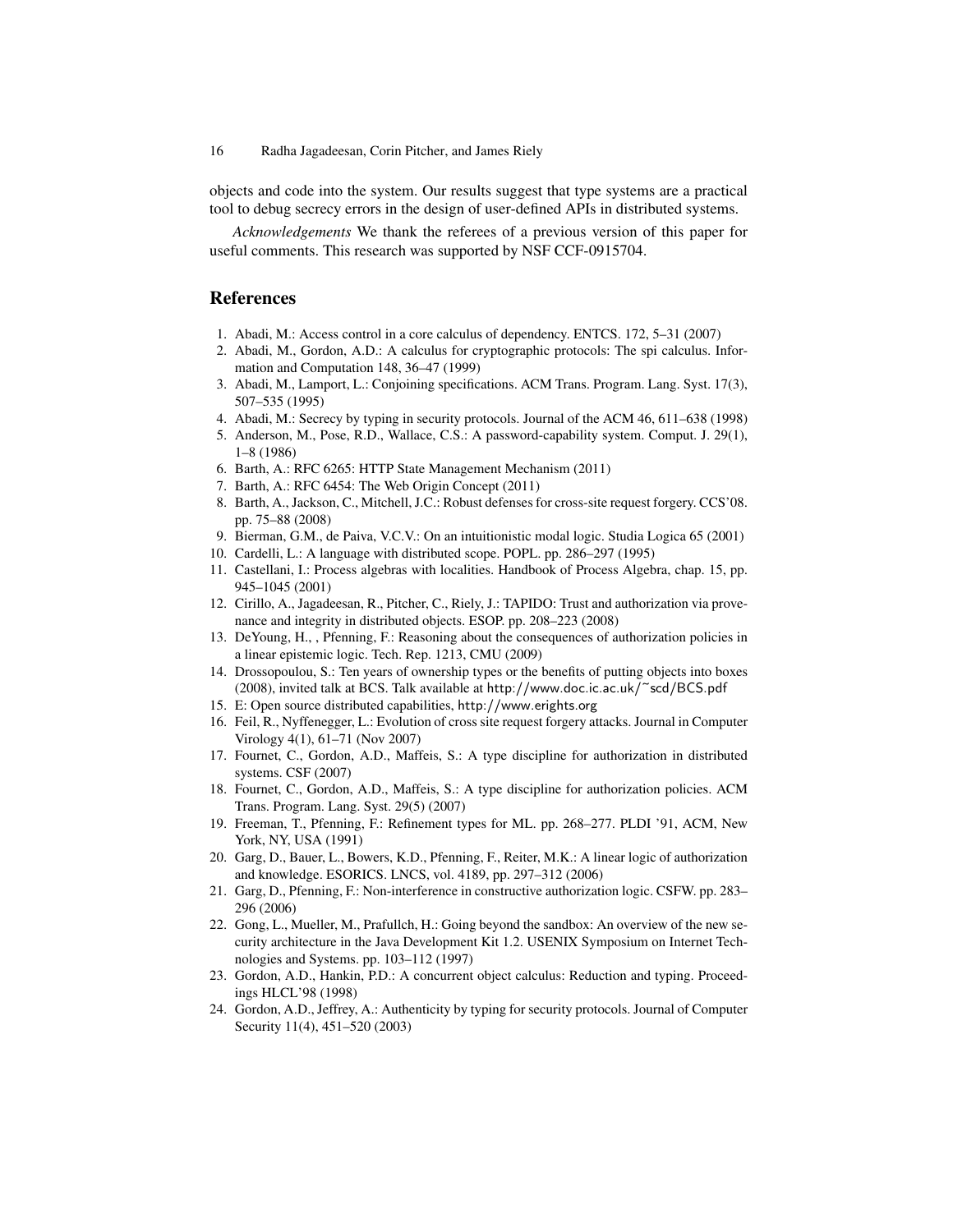- 25. Hardy, N.: The confused deputy: (or why capabilities might have been invented). SIGOPS Oper. Syst. Rev. 22, 36–38 (October 1988)
- 26. Hardy, N.: KeyKOS architecture. SIGOPS Oper. Syst. Rev. 19, 8–25 (October 1985)
- 27. Hennessy, M., Riely, J.: Resource access control in systems of mobile agents. Information and Computation 173, 2002 (1998)
- 28. Jagadeesan, R., Pitcher, C., Riely, J.: Non interference for intuitionist necessity. Tech. Rep. 12-003, School of Computing, DePaul University (2012)
- 29. Maffeis, S., Mitchell, J.C., Taly, A.: Object capabilities and isolation of untrusted web applications. IEEE Symposium on Security and Privacy. pp. 125–140 (2010)
- 30. Mao, Z., Li, N., Molloy, I.: Defeating cross-site request forgery attacks with browserenforced authenticity protection. Financial Cryptography. LNCS, vol. 5628, pp. 238–255 (2009)
- 31. Nicola, R.D., Ferrari, G., Pugliese, R.: Klaim: a kernel language for agents interaction and mobility. IEEE Transactions on Software Engineering 24, 315–330 (1997)
- 32. Pfenning, F., Wong, H.C.: On a modal λ-calculus for S4. Proceedings of MFOS. New Orleans, Louisiana (Mar 1995), *ENTCS*, Volume 1, Elsevier
- 33. Ryck, P.D., Desmet, L., Heyman, T., Piessens, F., Joosen, W.: Csfire: Transparent client-side mitigation of malicious cross-domain requests. ESSoS. LNCS, vol. 5965, pp. 18–34 (2010)
- 34. Shapiro, J.S., Smith, J.M., Farber, D.J.: EROS: a fast capability system. SIGOPS Oper. Syst. Rev. 33, 170–185 (Dec 1999)
- 35. Zalewski, M.: Browser Security Handbook, part 2. Google Inc. (2008), http://code.google. com/p/browsersec/wiki/Part2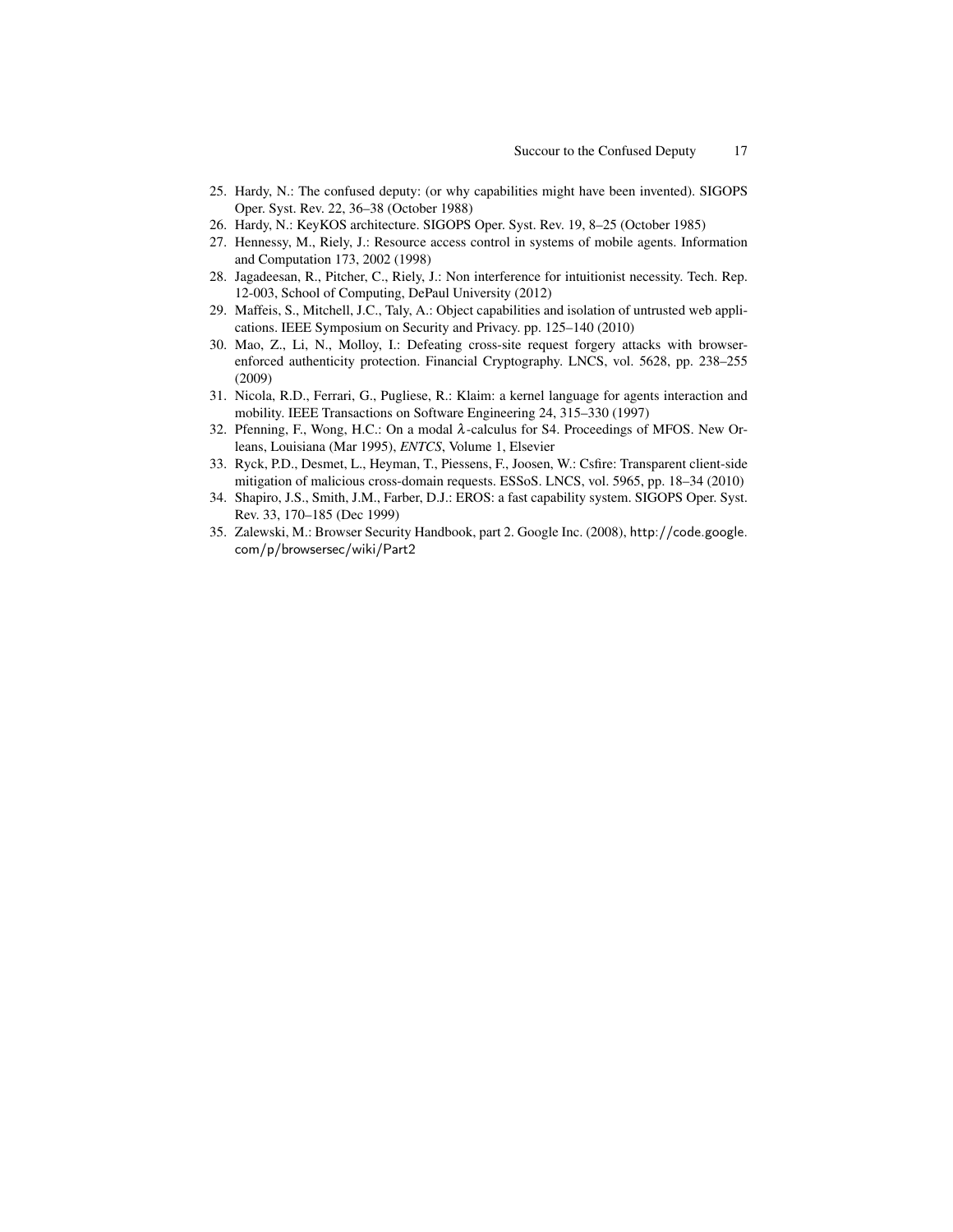

Fig. 2. Interaction Between Browser-Side Code, Web Browser, and Web Server

# A Browser Security Policy and Cross-Site Request Forgery

In this section, we continue to investigate "'Deputy" problems, by considering how typing could have been used to derive elements of browser security policy and a typical solution to Cross-Site Request Forgery (CSRF). Our approach is to, first, build a crude object-oriented model that captures interaction between browser-side code, web browsers, and web servers. In particular, we model the browser addition of cookies to outgoing requests. Next, we consider policies that control a password-protected secret stored on a web server. The effect of these policies is to prevent unauthorized reads of the secret by cross-site requests, and unauthorized state changes on the web server, e.g., a password change from a CSRF attack.

### A.1 Overview

The basic interaction that we consider is diagrammed in Figure 2. The distinct locations/principals are categorized as pieces of browser-side code (representing both JavaScript code and the behavior of a user interacting with a web page), a web browser, and a web server. There can be multiple web servers, each associated with a domain name. Similarly, for browser-side code. The distinction between browser-side code and the browser reflects the usual browser security model [35].

In Figure 2, browser-side code initiates an HTTP request via the browser. The browser-side code is responsible for choosing the URL, HTTP method, HTTP body of the request, etc. The browser maintains cookies that it receives from web servers. When a browser forwards a request from browser-side code to a web server, it also sends any cookies that it possesses for that web server.

A web server response to the browser's request includes, amongst other items, cookies and content in the HTTP body of the response. Depending on how the request is made, a browser might, e.g., return the results to browser-side code, add the response to the DOM, or create a fresh page. We focus on results returned to browser-side code. Security mechanisms. For our purposes, there are two relevant security mechanisms. The first is the association of an origin with each page to implement the *same-origin* policy [35,7]. Web pages and their browser-side code can make requests for resources with various mechanisms, e.g., img elements, script elements, programmatic insertion of such elements into a page via the Document Object Model (DOM) from JavaScript, programmatic form submission from JavaScript, and use of the XMLHttpRequest object. Browsers place limitations on requests, and the visibility of responses, partly based on the page's origin [35].

The second mechanism is the use of cookies by web servers to indicate that a user (or some browser-side code) has authenticated successfully. Cookies are added even to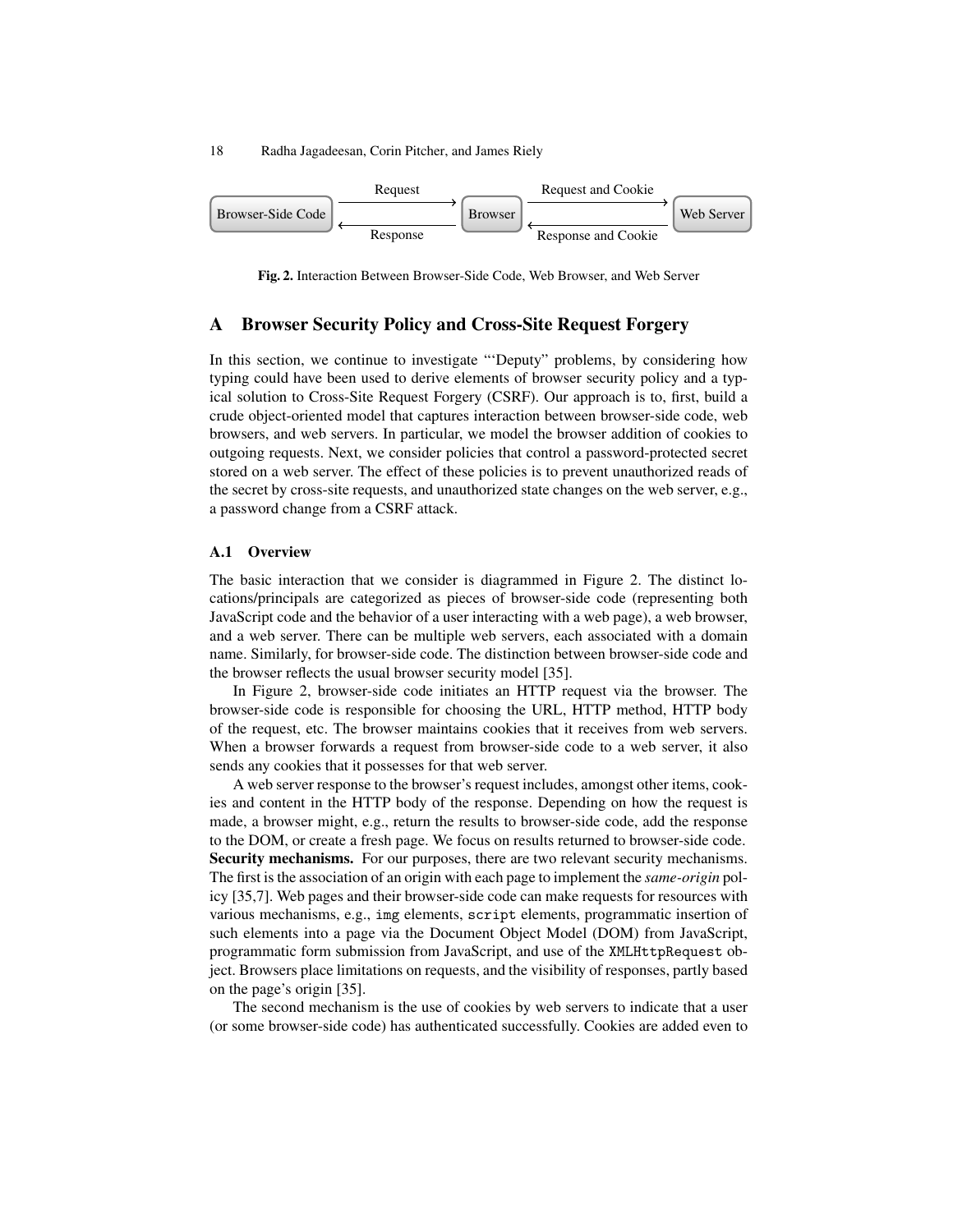cross-site requests, where a request is cross-site if the web page (or browser side code) is associated with a web server different from the target of the request. This permits cross-site requests to web servers where the user is authenticated.

Security concerns. The unconstrained addition of cookies to requests makes it challenging for web servers to determine the origin of a web page, or equivalently to detect cross-site requests, without further infrastructure [8]. It is in this sense that the browser is a Confused Deputy—the browser upgrades the authority of a request from a web page without understanding the contents of the request. There are two security concerns with being unable to identify cross-site requests:

- 1. A secret held on a web server may be returned to browser-side code with a different origin. Hence, there is potential for untrustworthy code to receive the secret.
- 2. The integrity of information on the web server may be harmed if state changes are based upon requests that are mistakenly thought to be from trustworthy code, but are instead cross-site requests from untrustworthy code.

(1) is primarily addressed by the browser security policy. (2) is a key ingredient for Cross-Site Request Forgery (CSRF) attacks—a number of mitigation strategies have been proposed, see, e.g., [8,30,33].

We now begin to develop an object-oriented model, with the intention of controlling the possession of secrets, such as passwords and cookies.

### A.2 The Web Server Model

We first present a web server model with a very simple policy for releasing secret information and updating sensitive web server state. In Section A.3, we show that a more sophisticated policy is necessary to support a web browser that runs browser-side code in different protection domains.

The code for the web server model, and its supporting classes, is defined in Figure 3. The Password, Cookie, and Secret classes function as secrets, and have no methods or fields. They are simply unforgeable references.

HTTP requests and responses. In this model, client requests to a web server are distributed method calls, and the HTTP request is a parameter to the method. To focus on the novel components of policies for possession of object references, we make simplifying assumptions, e.g., transport is secure and reliable, there are no proxies, etc.

The concrete subclasses of the classes Request and Response model different requests and responses. We do not attempt to explicitly represent, e.g., the path component of a URL, HTTP method (and the semantics with respect to state), HTTP headers, HTTP response codes, content types, or parsing of message bodies, etc.

The RequestLogin class represents a request for a password login, RequestRead a request for a secret held on the server, and RequestPasswd a request to update the password used for logging in. For simplicity, we assume that each web server has just one user. The ResponseLogin class represents an HTTP response for a successful password login. The cookie field inherited from Response is expected to contain a reference to a Cookie that is used to authenticate subsequent requests. The ResponseRead and ResponsePasswd classes represent the results of successful requests to read the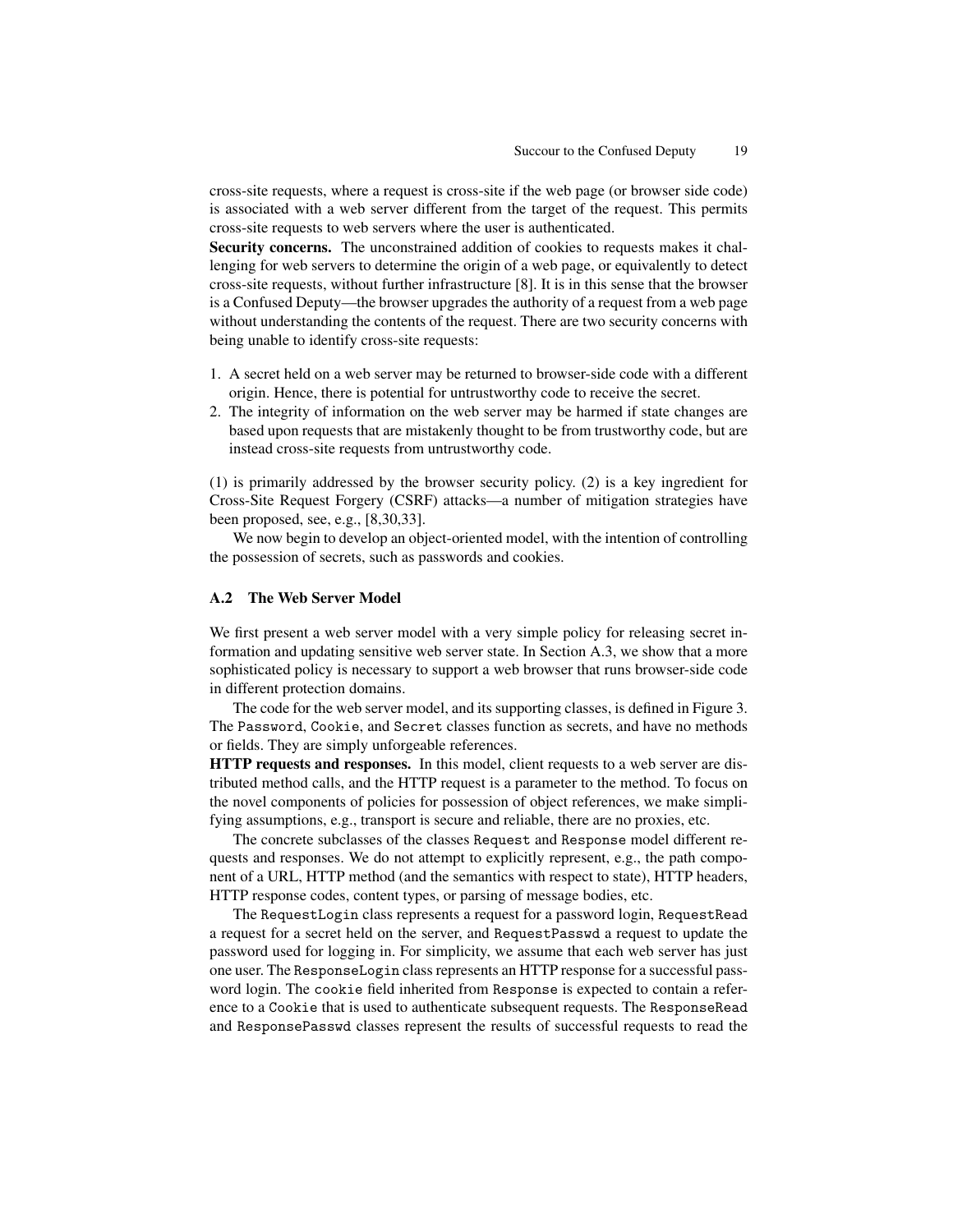server's secret and to update the password respectively. We model failure of requests using the null reference, and terminate execution if null is dereferenced.

We omit constructors that initialize all final fields with arguments given to constructor of the same type. Immutable public fields are used for the Request and Response classes and their subclasses since they represent data rather than code, and because some fields are referenced in class invariants. Notably, we assume that classes are typechecked in the context of a global policy stating that instances of each subclass of Request and Response can be seen if their fields can be seen, e.g. for the ResponseRead class:  $\forall$ o : ResponseRead.( $\Box$ |(mp(o.cookie)  $\land$ mp(o.secret)  $\Rightarrow$ mp(o))).

Web server state. To support password updates, the state of the web server must be mutable. However, we disallow references to mutable fields in logical assertions because they may be invalidated by assignment. For this reason, the state of the web server is held in an instance of another class WebServerState, with immutable fields that may be used in logical assertions. The WebServer has a mutable field state containing a reference to an instance of WebServerState. To update the state, WebServer creates a fresh instance of WebServerState, with the obligation to establish the new class invariants for the fresh instance, and assigns the new instance to the mutable state field (line 38 of Figure 3). This yields a (non-atomic) swap of the state used by WebServer. In order to use the assertions on the data in WebServerState, the object reference in the mutable state field must be copied to a final local variable (line 24 of Figure 3). The assertions from WebServerState are available for typechecking purposes whilst the final local variable is in scope.

The first invariant of the WebServerState class states that the cookie can be held if the password can be held:

 $\Box$ <sub>⊥</sub>(mp(this.password)  $\Rightarrow$  mp(this.cookie))

and the second invariant states that the secret can be held if the cookie can be held:

 $\Box$ <sub>⊥</sub>(mp(this.cookie)  $\Rightarrow$  mp(this.secret))

We now examine the use of these invariants in the web server. When the process method is invoked with a Cookie (possibly null) and a Request, the request type is examined using instanceof (lines 25, 30, and 34) and then downcast to the more precise type (lines 26 and 35). Each request type is considered individually below.

Typing the login request. In the case of a login request, it is assumed from the method invocation that  $\Box_{\text{callermp}}(\text{request})$ , i.e., the caller may possess the request. Note that this holds for both the method parameter request and the local variable request shadowing the method parameter, because downcasting introduces an equality between the two. For this reason, we do not distinguish between the method parameter and the local variable. Next, since password is a public and final field of RequestLogin, we have:

$$
\Box_{\perp}(\mathtt{mp}(\mathtt{request})\Rightarrow\mathtt{mp}(\mathtt{request}.\mathtt{password}))
$$

In conjunction with  $\Box_{\text{caller}}$ mp(request), we deduce that  $\Box_{\text{caller}}$ mp(request.password).

The equality test on line 27 of Figure 3 establishes that (request.password  $=$ state.password), and it follows that  $\Box_{\text{caller}}mp(\text{state.password}).$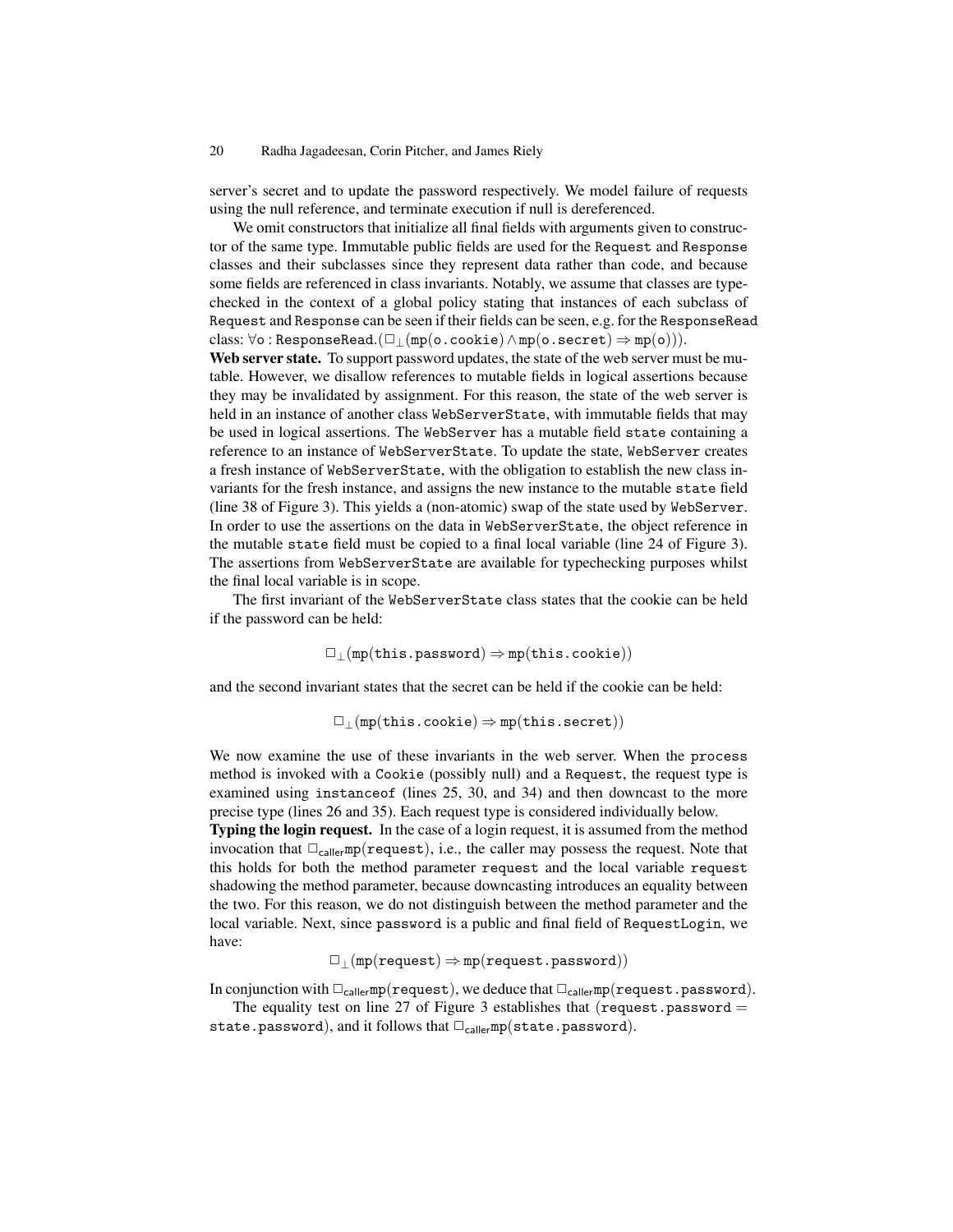```
1 class Password {} class Cookie {} class Secret {}
\overline{2}3 abstract class Request {}
4 class RequestLogin extends Request { public final Password password; }
5 class RequestRead extends Request {}
   class RequestPasswd extends Request {}
7
   abstract class Response \{ public final Cookie cookie; }
   class ResponseLogin extends Response {}
10 class ResponseRead extends Response { public final Secret secret; }
11 class ResponsePasswd extends Response { public final Password passwordNew; }
12
13 class WebServerState {
14 public final Password password;
15 public final Cookie cookie;
16 public final Secret secret;
17 }[ \Box (mp(this.password) \Rightarrow mp(this.cookie))
18 \wedge \Box_{\bot}(\text{mp}(\text{this.cookie}) \Rightarrow \text{mp}(\text{this.secret}))19 ∧ ✷⊥(mp(this) ⇒ (mp(this.password) ∧ mp(this.cookie) ∧ mp(this.secret))) ]
2021 class WebServer {
22 private WebServerState state;
23 Response process (Cookie cookie, Request request) {
24 WebServerState state = this.state;
25 if (request instanceof RequestLogin) {
26 RequestLogin request = (RequestLogin) request;
27 if (request.password == state.password) {
28 return new ResponseLogin (state.cookie); // Password accepted.
29 }
30 } else if (request instanceof RequestRead) {
31 if (cookie == state.cookie) {
32 return new ResponseRead (null, state.secret); // Cookie accepted
33 }
34 } else if (request instanceof RequestPasswd) {
35 RequestPasswd request = (RequestPasswd) request;
36 if (cookie == state.cookie) {
37 // Cookie accepted, update state with new password.
38 this.state = new WebServerState (request.passwordNew, state.cookie, state.secret);
39 return new ResponsePasswd (null);
40 }
41 }
42 return null; // The request failed.
43 }
44 }
```
Fig. 3. Web Server Code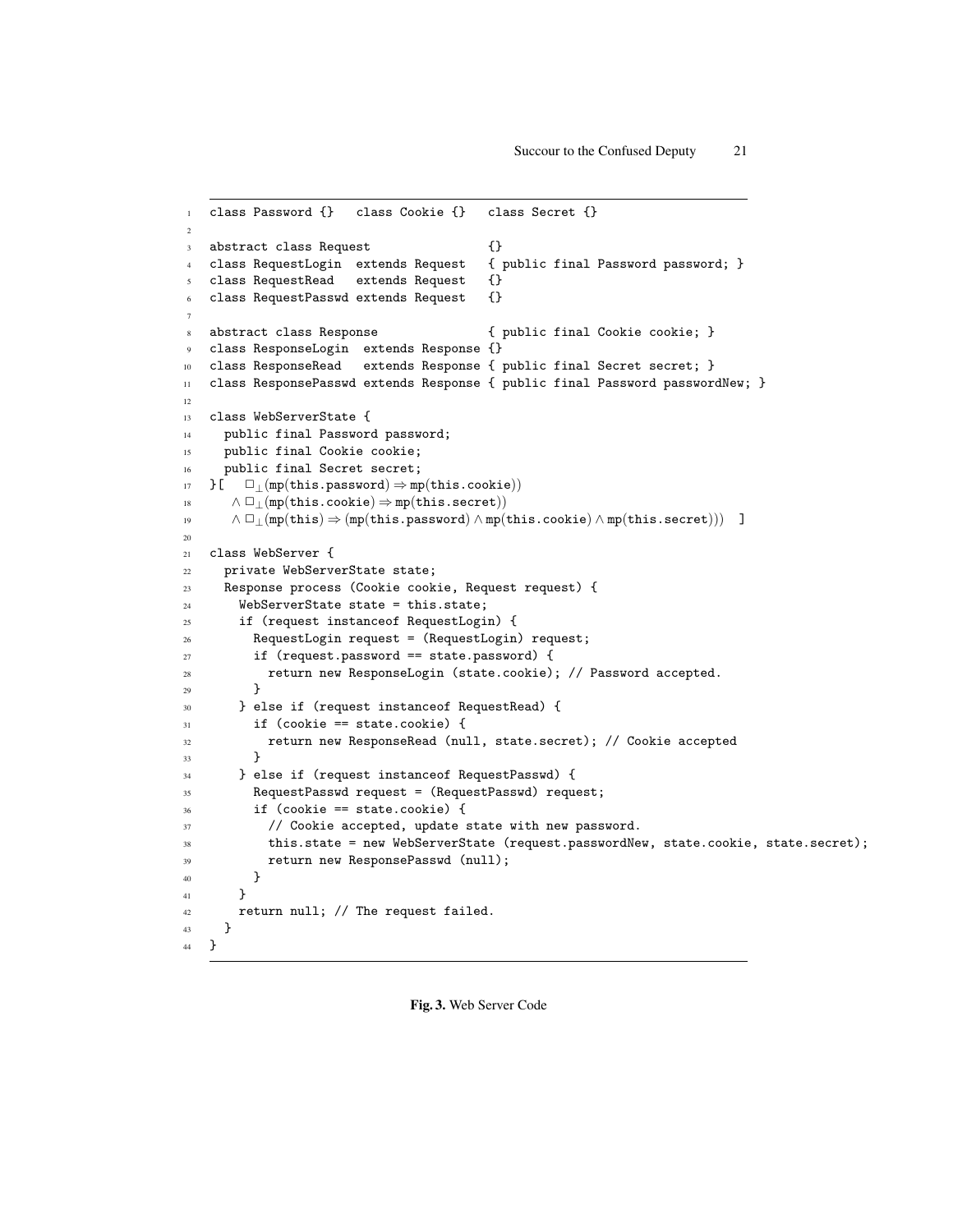The first component of the WebServerState class invariant yields:

 $\Box$ <sub>⊥</sub>(mp(state.password)  $\Rightarrow$  mp(state.cookie))

Hence  $\Box_{\text{caller}}$ mp(state.cookie). Now, the omitted class invariant for the ResponseLogin class is:

 $\Box_{\perp}$ (mp(this.cookie)  $\Rightarrow$  mp(this))

This justifies returning the result of the constructor invocation new ResponseLogin (state.cookie) on line 28, because  $\Box_{\text{caller}}$ mp(state.cookie), and completes the discussion of typechecking for the RequestLogin case.

Typing the read secret request. The handling of RequestRead, starting at line 30 of Figure 3, is similar to that of RequestLogin, except that the justification for returning the secret originates from  $\Box_{\text{caler}}$ mp(cookie). rather than  $\Box_{\text{caller}}$ mp(request.password). A null value is returned instead of a cookie to indicate that the client should not change the cookie that it has stored for this web server (the actual cookie could be returned without affecting the system's behavior significantly).

But typechecking the password update request fails! The RequestPasswd handler starts at line 34. The request is authenticated by checking the cookie as with RequestPasswd. However, this test does not convey useful static information about the new password in the request.

In particular, the creation of the new instance of WebServerState on line 38 fails to typecheck, because the first conjunct of the class invariant cannot be proved for the arguments to the constructor:

 $\Box_{\perp}$ (mp(request.passwordNew)  $\Rightarrow$  mp(state.cookie))

If we ignore this typing failure, the integrity of the web server state can be violated. A subsequent request to read the secret stored at the web server can also be unjustified, because the reasoning above relies on the class invariant for the web server state.

This scenario is precisely that of a CSRF attack, where malicious cross-site code uses an authenticated browser session to update a user's password on a web server without having to steal the original password. The web server can then be accessed using the new password.

Our simple model identifies the integrity failure from a CSRF attack as a typechecking error. In the next section we show how a typical CSRF solution typechecks.

## A.3 The Web Browser Model

We now consider the interactions of the browser (the Deputy) with browser-side code and a web server. In particular, we examine the policy justification demanded by our type system for the browser to forward requests and responses between browser-side code and a web server, including code and invariant changes used to avoid a CSRF attack.

First, objects representing the web browser and browser-side code must be placed at separate locations. Additionally, different pieces of browser-side code with different origins must be placed at separate locations. In this setting, the web browser and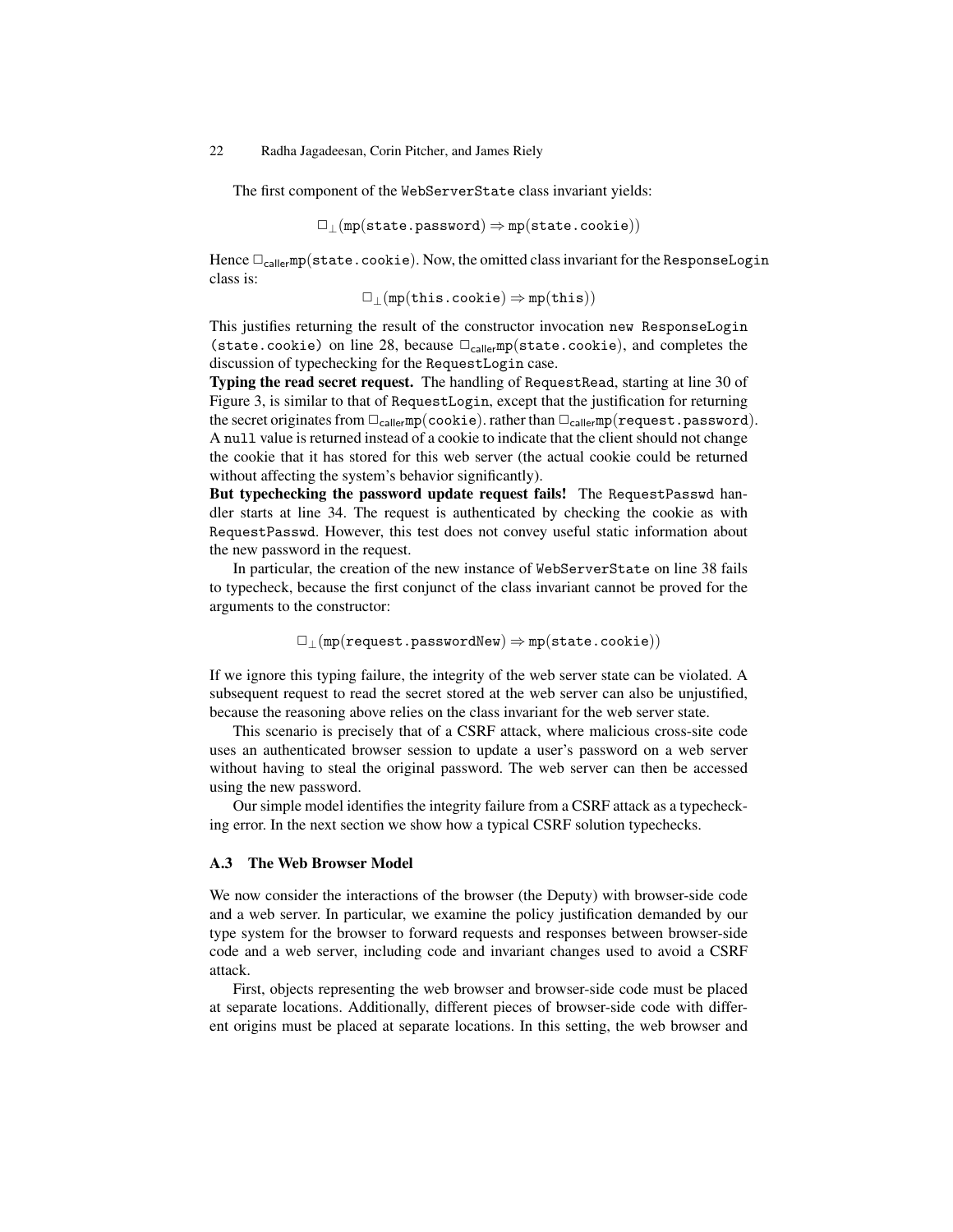browser-side code can have different policies for possession of secrets, reflecting the use of separate protection domains in an implementation.

Forwarding requests. We model a Browser class using code of the form (the logical formula preceding the method declaration is a precondition described below):

```
class Browser {
  [ \Box_{ws,loc}mp(request) ]Response process (WebServer ws, Request request) {
    Cookie cookie = ... // Retrieve cookie for ws.
    Response response = ws.process (cookie, request);
    ...
 }
}
```
The process method is invoked by browser-side code to request a resource from a web server. This process method is a simple abstraction of the different methods available to scripts to cause HTTP requests. The browser code above adds a cookie when forwarding a request to the web server.

In typechecking the body of this method, the first step is to ensure that the target web server ws may possess both the cookie and the request.

Forwarding of the cookie reference to the web server must be justified by the data structure from which the cookie is retrieved. A linked list of pairs of Cookie and WebServer references suffices, where each pair states that the cookie can be sent to the web server, i.e., the class invariant for the pair class is  $\square_{\text{this.ws.loc}}$ mp(this.cookie). Cookies returned in responses from a web server can be paired with the web server reference, whilst satisfying the same invariant, simply because the server must have possessed the cookie in order to return it.

To justify sending the request object reference to ws, the process method requires the precondition  $\Box_{ws,loc}$ mp(request) to be satisfied by the caller. In context, the precondition means that browser-side code cannot ask a browser to send requests with secrets to web servers that should not possess those secrets.

Such a precondition relating arguments for a method can be reduced to a class invariant by first introducing a wrapper class:

```
class PreBrowser {
  public final WebServer ws;
  public final Request request;
{}^{\circ}[ \Box_{\text{this.ws.loc}}mp(this.request) ]
```
In this reduction, the process method is altered to accept a single parameter of type PreBrowser instead of the two original ws and request parameters. The class invariant may then be assumed in the body of the process method.

The browser should store response.cookie from any response received from ws with the invariant discussed above for retrieved cookies.

Returning response to the web page that invoked the browser process is more interesting. Previously, WebServer provided responses because the caller (such as Browser) was known to possess a password or a cookie, and was thus entitled to the response. In order to pass the response to others, i.e., back to the requesting page, we adopt a new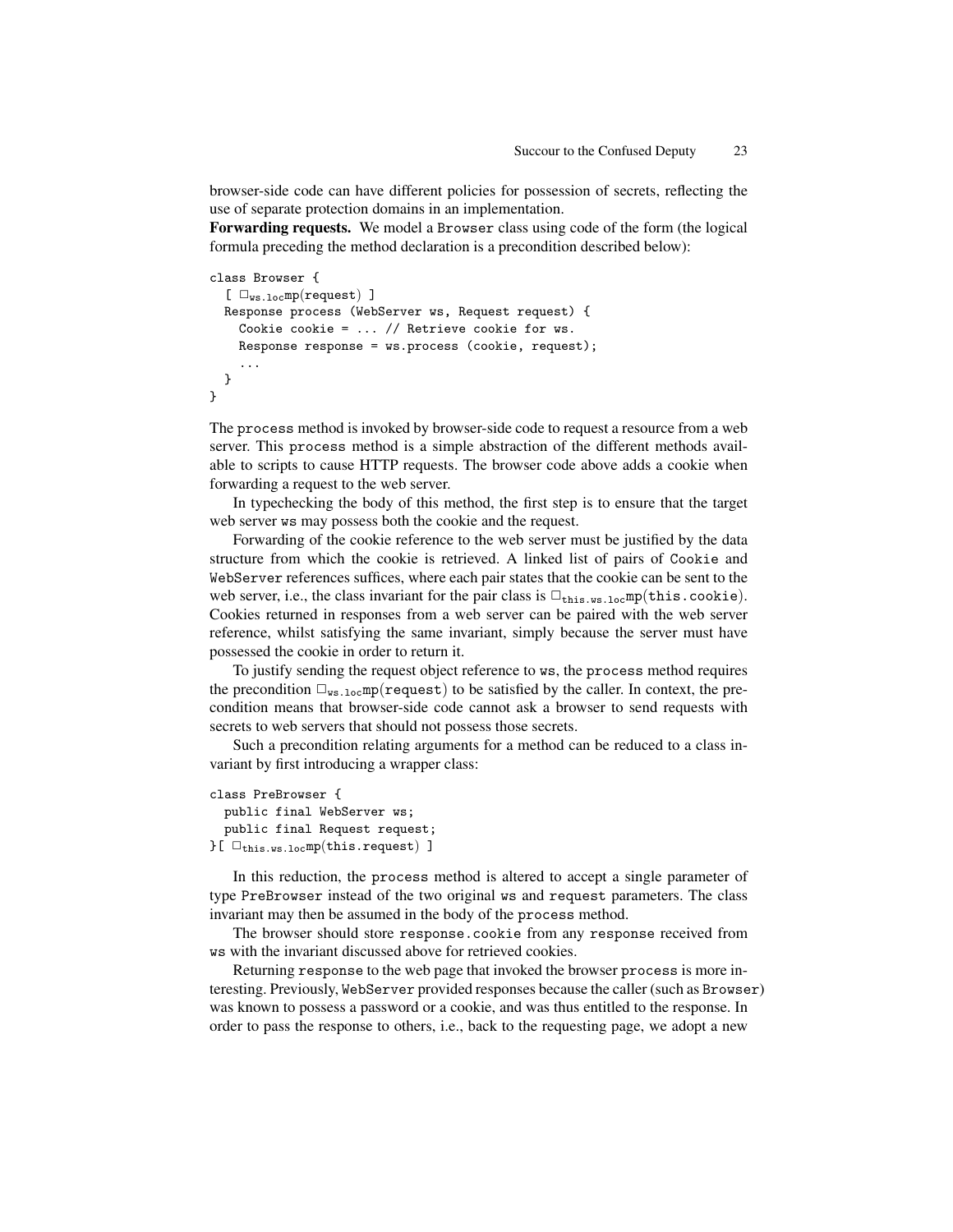policy for WebServer's process method that is in essence:

 $\Box$ <sub>|</sub>(mp(cookie)  $\land$  mp(request)  $\Rightarrow$  mp(result))

That is, any principal may possess the result if they may possess the cookie and request arguments. This policy is interesting because, in general, the right to possess the arguments to a method does not convey the right to possess the results of the method.

The policy is a postcondition for the process method that refers to the (implicitly bound) result. This postcondition can also be reduced to a class invariant on a wrapper class, by introducing a PostWebServer class that returns the arguments to process paired with the original result:

```
class PreWebServer {
  public final Cookie cookie;
  public final Request request;
\mathbf{r}class PostWebServer {
  public final PreWebServer pre;
  public final Response result;
{}_{\text{F}}[ \Box_{\text{I}}(\text{mp}(\text{this.pre}) \Rightarrow \text{mp}(\text{this.result})) ]
```
As with the Request and Response subclasses, we omit the policies that these classes may be possessed if all of their fields may be possessed. In order to gain the postcondition in the caller's code after the return from the WebServer process method, the actual parameter to process must be compared with the pre field.

With this policy for a result, the browser need only determine whether the web page that invoked the process method may possess cookie, because the web page sent the request and may therefore possess it. Policies for possession of cookies are naturally based on associating an origin with a cookie and comparing it with the origin of a web page (this reflects the usual policy for allowing JavaScript to access cookies). Then the Browser process method can compare the origin of a cookie and a requesting web page. If they match, the result may be returned to the web page. Otherwise, returning a non-trivial result cannot be justified (this is also in line with the usual browser behavior that prevents responses from being made available to pages with different origins).

Forwarding responses. Returning the web server response to the browser-side code via the browser's process method is more interesting. In Section A.2, the web server justified returning responses with secrets by deducing that the caller was known to possess a password or a cookie, and was thus entitled to the response. This is possible, because the web server has information about the content and policy for each request type. However, a browser does not examine, or understand the invariants of, the contents of requests and responses that it forwards. Consequently, the browser is not able to deduce that a response can be returned to the caller with the policy seen so far, and code that attempts to do so will not typecheck. We proceed by extending the web server's interface with invariants that allow the browser to forward the response.

A natural first attempt is to say that, if a principal may possess the request to the browser, then they may also possess the response (here it is important that the Request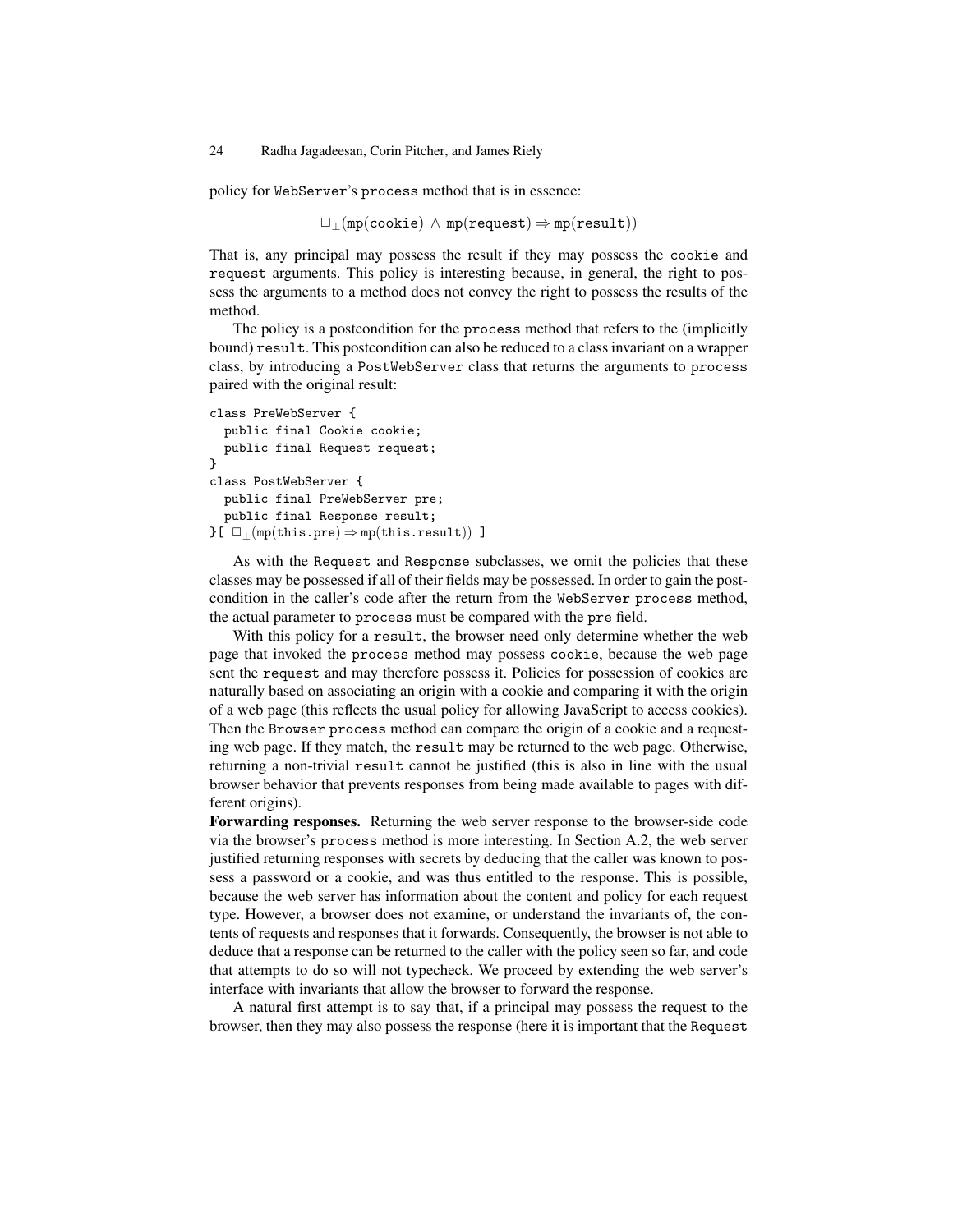subclasses, representing the body of an HTTP request, do not include the cookie, which is sent in HTTP headers). This would permit the browser to return the response immediately. However, this policy is too permissive: the web server's handling of requests to read the secret cannot establish the relationship between RequestRead and ResponseRead references, because the latter possesses a secret and the former does not. The problem eventually leads to a failure to typecheck the web server with this permissive policy.

In Section A.2, the handler instead established that the immediate caller may possess ResponseRead based upon the caller's possession of the cookie argument instead of the request argument. As a second attempt, we might say that a principal may possess the response if they may possess the cookie. This policy too is problematic for the web server when the request is secret but the cookie is not, e.g., when a password login takes place before a non-null cookie is established.

The solution is to combine the two approaches, so a principal may possess the result if they may possess both the cookie and request arguments. We state this as a postcondition for the web server's process method. The postcondition is written after the method, and refers to both the arguments and the (implicitly bound) result of the method.

```
class WebServer {
  private WebServerState state;
  Response process (Cookie cookie, Request request) {
     ...
  {} \}[ \Box<sub>1</sub> (mp(cookie) \land mp(request) \Rightarrow mp(result)) ]
}
```
The first two request handling cases of the web server of Section A.2 typecheck with this postcondition, because the implication can be established. In the RequestPasswd case, the hypothesis for possession of the request is used. In the RequestRead case, the hypothesis for possession of the cookie is used. The case for handling password updates requires additional infrastructure described with CSRF solutions below.

Finally, the browser need only determine whether the browser-side code that invoked the browser's process method may possess the cookie, because the browser-side code sent the request originally and may therefore possess it. Policies for possession of cookies are naturally based on associating an origin with a cookie and comparing it with the origin of browser-side code (this reflects the usual policy for allowing JavaScript to access cookies). Thus the browser process method can compare the origin of a cookie and a requesting web page. If they match, the result may be returned to the web page. Otherwise, the browser cannot justify returning the result to the browser-side code with a different origin. This sketch yields browser code that typechecks.

The origin test in typechecked browser code provides justification for the standard browser security policy that makes HTTP responses generally unavailable to pages with different origins. We leave an exploration of models for notable exceptions such as JSONP and cross-origin sharing for future work.

Cross-Site Request Forgery and web server integrity. The failure of typechecking for password update handling seen in Section A.2 is due to the lack of static information about the new password. For example, the web server cannot assume that a principal that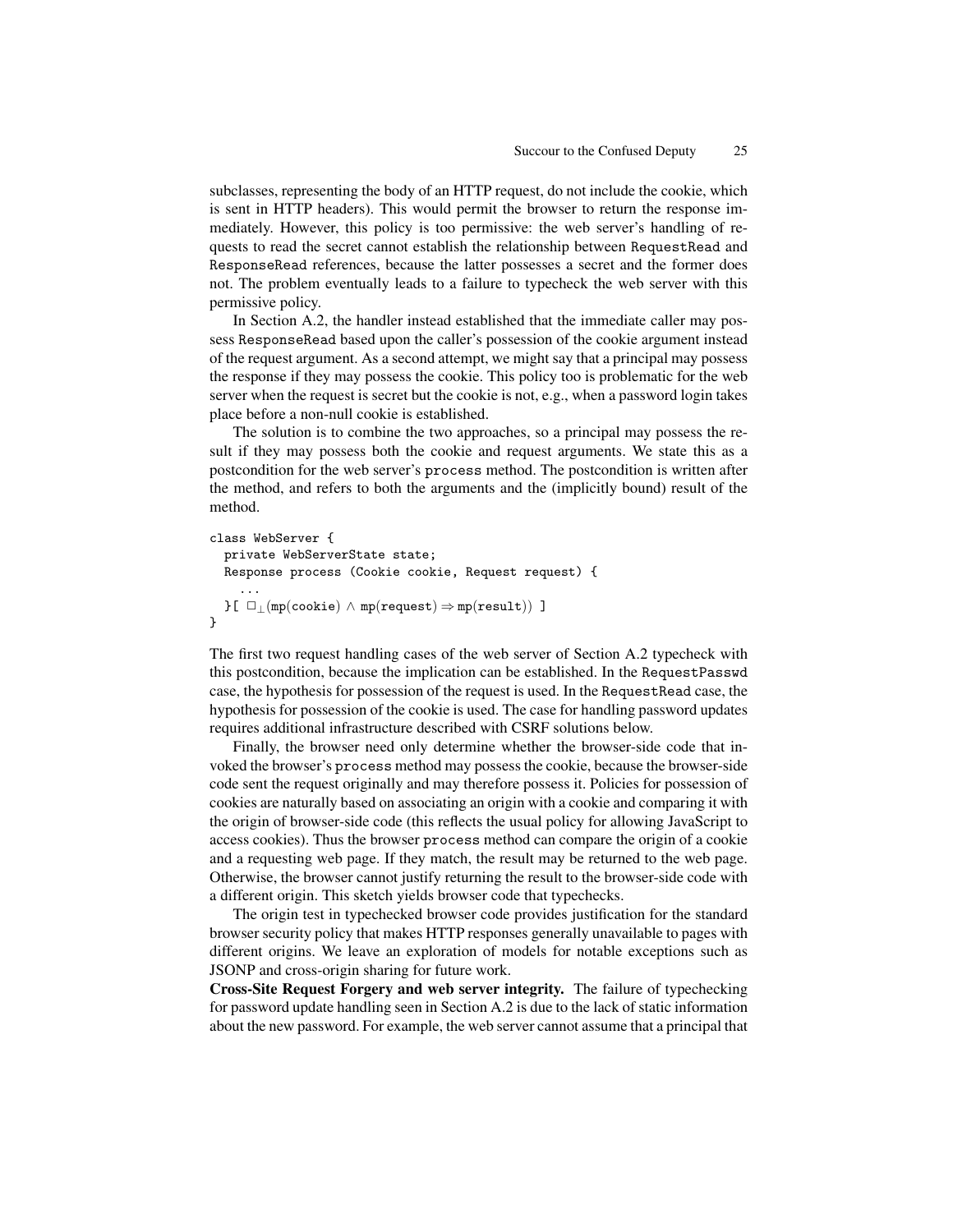may possess the new password may possess the cookie argument added by the browser. If this assumption is made, it is possible to typecheck the web server in its entirety. However, this assumption cannot be established by a browser that permits cross-site requests freely, and thus it would not be possible to typecheck such a browser.

A typical solution to CSRF is to require that certain requests contain an additional secret, known only to trusted browser-side code. This secret serves to authenticate the browser-side code that initiates the request, rather than the browser that is forwarding the request. We model this solution by revising the definition of RequestPasswd class to include, e.g., the original password, in addition to the new password:

```
class RequestPasswd extends Request {
  public final Password password;
  public final Password passwordNew;
{}f \Box_{\perp}(mp(this.passwordNew) \Rightarrow mp(this.password)) ]
```
The class invariant states that a principal may possess the original password if they may possess the new passsword, i.e., fewer principals know the new password. Then the RequestPasswd handling code from the process method of the WebServer class is also revised to verify the old password:

```
else if (request instanceof RequestPasswd) {
  RequestPasswd request = (RequestPasswd) request;
  if (cookie == state.cookie && request.password == state.password) \{ \ldots \}
```
Now, from the WebServerState class invariant for local variable state, we find:

 $\Box$ <sub>⊥</sub>(mp(state.password)  $\Rightarrow$  mp(state.cookie))

Also, from the new RequestPasswd class invariant for the local variable request:

 $\Box$ <sub>⊥</sub>(mp(request.passwordNew)  $\Rightarrow$  mp(request.password))

And the equality test between the old passwords in the web server state and the request  $yields (request.\text{password} = state.\text{password}), hence:$ 

 $\Box_{\perp}$ (mp(request.passwordNew)  $\Rightarrow$  mp(state.cookie))

This provides the necessary justification for the creation of a new instance of WebServerState by satisfying the class invariant, where request.passwordNew replaces state.password, and the cookie and secret fields are copied from the original value of state to the new instance. Writing the new instance of WebServerState to the mutable field state does not require any further justification for the purposes of typechecking. Therefore, the revised web server typechecks with the changes made to requests—and those changes are based on typical anti-CSRF measures, together with a careful choice of invariants.

# B Standalone Web Client

Cookies are intended for web browsers [6], and web services intended for non-browser web clients may use other authentication schemes, e.g., HTTP Digest or TLS-based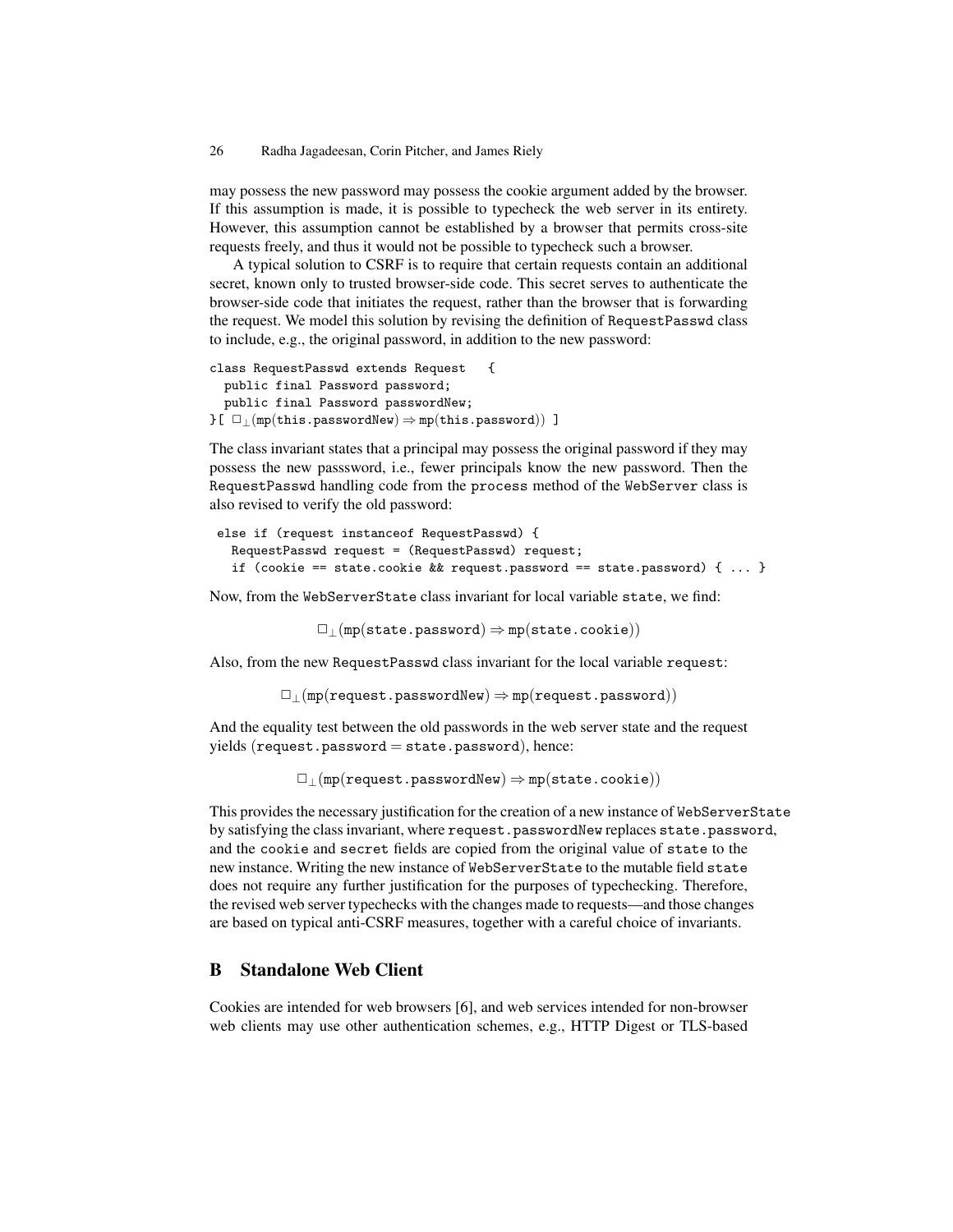client-side certificate authentication. However, we first consider a standalone web client that uses cookies as a stepping stone to our discussion of browser behavior below. A standalone web client represents a single location, and so policies need not state how references received by the client can be shared with any location other than the web server. The client and web server locations are distinct in general.

Initially, we assert that the client has a password field, and can obtain a passwordNew satisfying the policy  $\Box$ <sub>⊥</sub>(mp(this.passwordNew)  $\Rightarrow$  mp(this.password)). The passwordNew field could be a fresh password that is created with the policy above. Additionally, the client code must assert the web server is able to possess passwordNew (and hence password by the first policy). If the web server is referenced through a field ws of the client, this policy is  $\Box_{\text{this.ws.loc}}$ mp(this.passwordNew).

To login, the client executes:

```
Request req = new RequestLogin (null, this.password);
Response resp = this.ws.process (req);
```
The transmission of req to this.ws is justified by using the policies above to first deduce that  $\Box_{\text{this.ws.loc}}$ mp(req.password), and then conclude  $\Box_{\text{this.ws.loc}}$ mp(req).

Justification for sending other requests is similar. The subtlety lies in the justification for sending a Cookie reference received in one response back to the web server in a subsequent response. The simplest argument is that  $\Box_{\text{this.ws.loc}}$ mp(resp), since resp was returned from a method call to this.ws. In addition, cookie is a public, final field of ResponseLogin, so  $\Box_{\text{this.ws.loc}}$ mp(resp.cookie), as required. However, this approach does not allow resp.cookie to be distributed to any principal other than this.ws.loc and this.loc. We present an alternative policy in Section A.3.

The following code represents a sample web client.

```
class Client {
 private final WebServer ws;
 private final Password password;
 private final Password passwordNew;
 void run () {
    // Must be able to send request with password.
   Request request1 =
      new RequestLogin (null, this.password);
    ResponseLogin response1 =
      (ResponseLogin) this.ws.process (request1);
    // Must be able to send a request with the cookie.
    Request request2 =
      new RequestRead (response1.cookie);
    ResponseRead response2 =
      (ResponseRead) this.ws.process (request2);
    // Must be able to send a request with the
    // original and new password.
```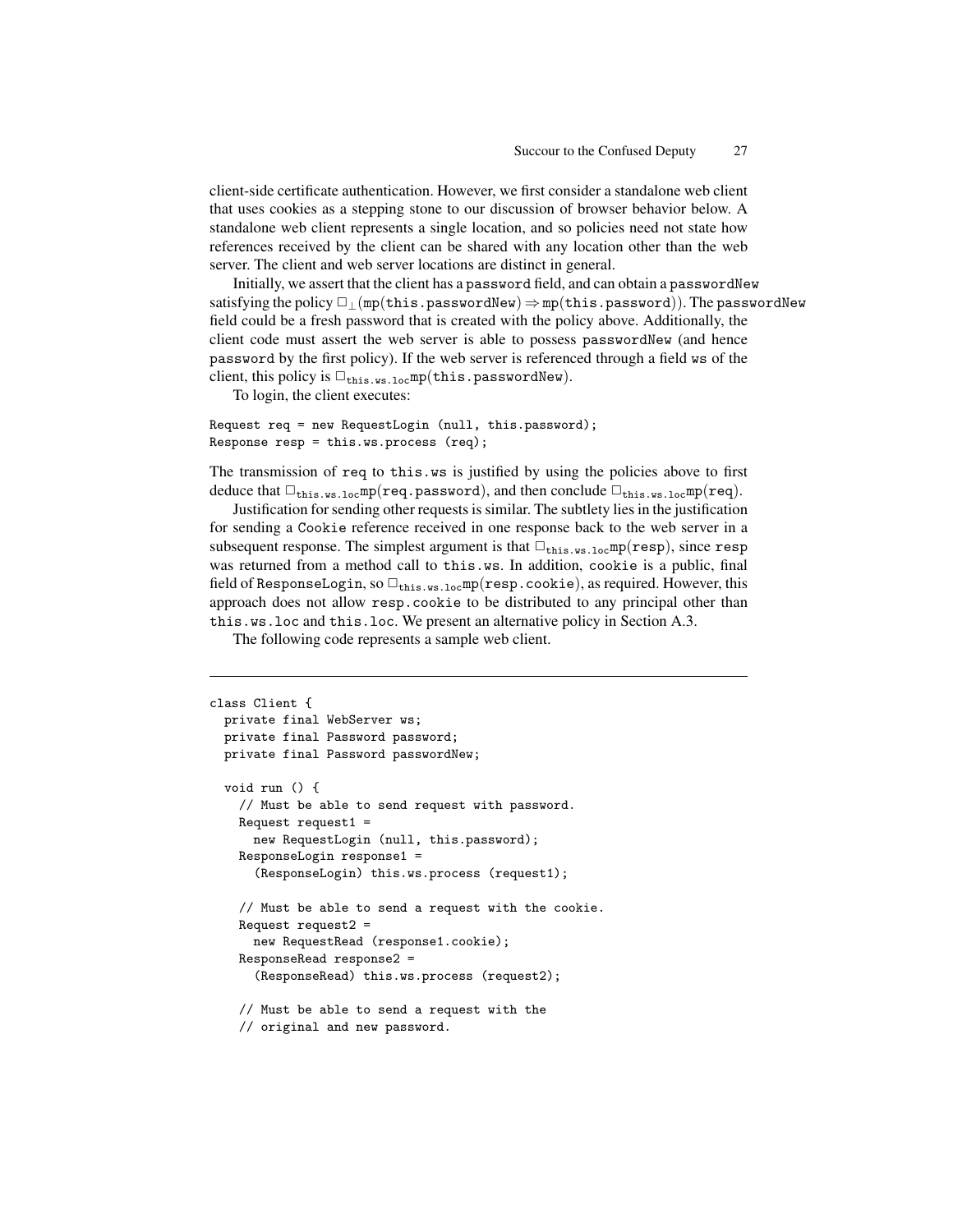```
28 Radha Jagadeesan, Corin Pitcher, and James Riely
```

```
Request request3 = new RequestPasswd
        (response1.cookie, this.password, this.passwordNew);
     ResponsePasswd response3 =
        (ResponsePasswd) this.ws.process (request3);
  }
}[
     \Box_{\perp}(\texttt{mp}(\texttt{this.passwordNew}) \Rightarrow \texttt{mp}(\texttt{this.password}))\land\,\square_{\mathtt{this.ws.loc}} mp(this.passwordNew)
\mathbf{I}
```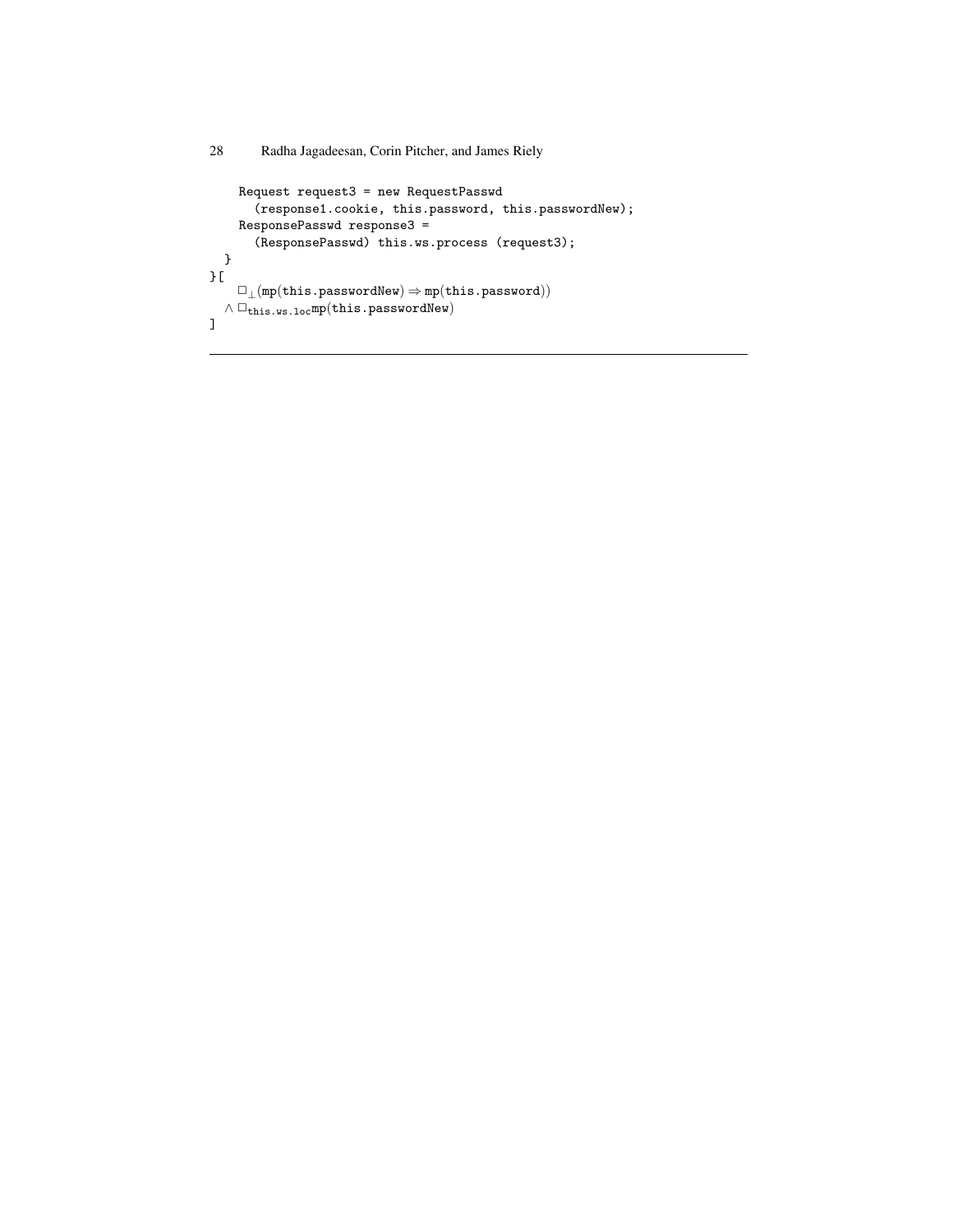# C Auxiliary definitions

### C.1 Operational semantics

Fix a global class table  $\vec{\mathcal{D}}$ . The fields and method lookup functions are standard.

|                              | <b>Field Lookup</b> $(\text{fields}(C) = \vec{\mu} \ \vec{T} \ \vec{f})$                                         |  |
|------------------------------|------------------------------------------------------------------------------------------------------------------|--|
|                              | $\vec{\mathscr{D}} \ni$ class $c \le \vec{\alpha} > \triangleleft D\{\vec{\mu} \ \vec{T} \ \vec{f}; \cdots \}$   |  |
|                              | fields $(D\{\vec{\phi}/\vec{\alpha}\}) = \vec{\mu}_D \vec{T}_D \vec{f}_D$                                        |  |
| $fields(Object) = \emptyset$ | $fields(c<\vec{\phi}>)=\vec{\mu}_D \vec{T}_D \vec{f}_D, (\vec{\mu} \vec{T} \vec{f}) \{\ket{\phi} \vec{\alpha}\}$ |  |
|                              |                                                                                                                  |  |

Method Lookup  $(body(C.\ell) = \langle \vec{\beta} : \vec{Q} \rangle S(\vec{T} \vec{x}) \{M\})$  $\vec{\mathscr{D}}}\ni$  class  $c<\vec{\alpha}:\vec{P}>\triangleleft D\{\cdots<\vec{\beta}:\vec{Q}>S \;\ell(\vec{T}\;\vec{x})\left\{M\right\}\cdots\}$  $\overline{body(c<\vec{\phi}>.e)=(\langle\vec{\beta}:\vec{Q}\rangle S(\vec{T} \vec{x})\{M\})\{\vec{\phi}/\vec{\alpha}\}\}$  $\vec{\mathcal{D}} \ni \text{class } c \leq \vec{\alpha} : \vec{P} \geq \triangleleft D \{ \cdots \vec{\mathcal{M}} \} \quad \ell \text{ not defined in } \vec{\mathcal{M}}$  $\mathit{body}(D\{\vec{\phi}/\vec{\alpha}\}.\ell) = \langle \vec{\beta}:\vec{Q} \rangle S(\vec{T} \vec{x}) \{M\}$  $\overline{body(c<\vec{\phi}>. \ell)} = \langle \vec{\beta} : \vec{Q} \rangle S(\vec{T} \vec{x}) \{M\}$ 

# C.2 Typing

Subtyping  $(F \mathscr{T}' \leq: \mathscr{T})$  $\vdash \mathscr{T} <: \mathscr{T}$  $\vdash \mathscr{T}' \mathopen{<:} \mathscr{T}'' \quad \vdash \mathscr{T}'' \mathopen{<:} \mathscr{T}$  $\vdash \mathscr{T}' \mathbin{\textcolor{red}{\mathbf{<}}\mathord{\mathbf{.}}\mathord{\mathbf{\mathbf{\mathcal{I}}}}}$  $\vdash$  *C* <: Object<0>  $\vec{\mathcal{D}}\ni$  class  $c$ < $\vec{\alpha}$ > $\triangleleft$ *D*  $\overline{\left.\vdash c\texttt{<}\vec{\phi}\texttt{>}<:D\{\!\!\left[\vec{\phi}/\vec{\alpha}\right]\!\!\right\}}$  $\vec{\mathscr{D}} \ni$  class  $c \leq \vec{\alpha} > \vec{\phi} \models \vec{\psi} \quad |\vec{\alpha}| = |\vec{\phi}| = |\vec{\psi}|$  $\vdash c<\vec{\phi}>\lt;:c<\vec{\psi}>$ 

**Well-Formed Overriding**  $(-\langle \vec{\beta} : \vec{Q} \rangle S(\vec{T}))$  *overrides*  $D.\ell)$ 

|                                                                                                                                               | $body(D.\ell) = \langle \vec{\beta} : \vec{Q} \rangle S(\vec{T})$                  |
|-----------------------------------------------------------------------------------------------------------------------------------------------|------------------------------------------------------------------------------------|
| $body(D.\ell)$ not defined                                                                                                                    | $\vdash S' \lt: S$                                                                 |
| $\overline{\overline{\phantom{h}}\vdash \langle \vec{\beta}:\vec{Q} \rangle S(\vec{T}) \overline{\overline{\phantom{h}}}}$ overrides $D.\ell$ | $\overline{\vdash} \langle \vec{\beta} : \vec{Q} \rangle S'(\vec{T})$ overrides D. |

Well-Formed Types  $(\Delta \vdash \mathscr{T})$ 

 $\overline{\Delta}$   $\vdash$  Unit  $\overline{\Delta}$   $\vdash$  Prin  $\overline{\Delta}$   $\vdash$  Object< $\emptyset$ >  $\overline{\Delta}$   $\vdash$  Pred $(\overrightarrow{\mathcal{J}})$  $\varDelta \vdash \vec{\mathscr{T}}$  $\vec{\mathscr{D}} \ni$  class  $c \leq \vec{\alpha} : \vec{P} > a \in dom(\Delta) \quad \Delta \models_{\vec{\alpha}} \vec{\phi} : \vec{P}$  $\overrightarrow{\Delta \vdash c\leq \phi>}$